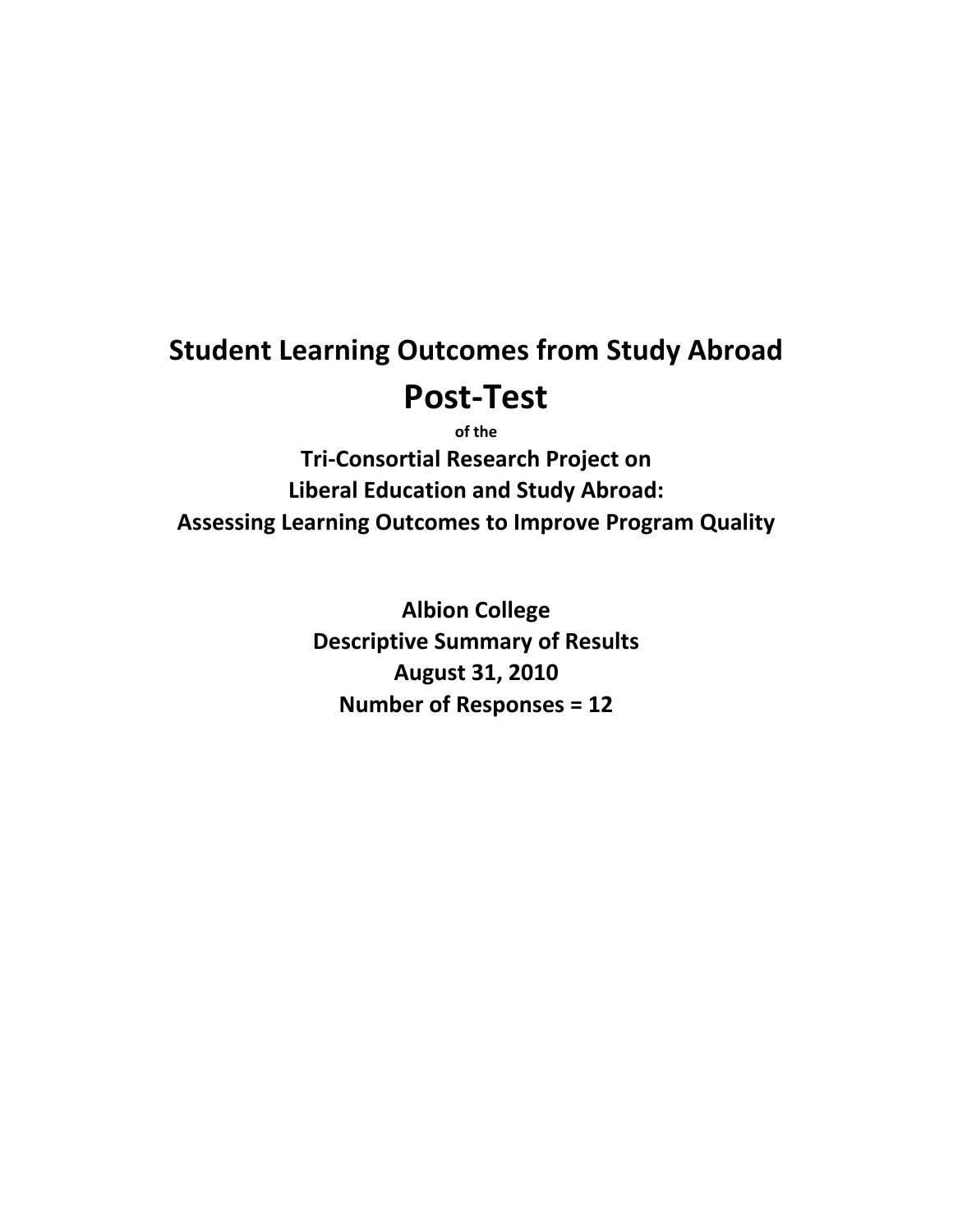#### **1. Name:** *Responses withheld*

- **2. Date of Birth:** *Responses withheld*
- **3. E‐mail address:** *Responses withheld*

#### **Foreign Language Skills**

#### **4. What is your assessment of your second language proficiency after returning from off‐campus study?**

- **16.7%** 7 ‐ Native Proficiency
- **8.3%** 6
- **25.0%** 5 *Mean self‐assessment score = 3.83*
- **8.3%** 4 *Std. Dev. = 2.33*
- **0.0%** 3
- **16.7%** 2
- **25.0%** 1 ‐ No Proficiency

#### **5. Please indicate the language requirement for your off‐campus study program.**

- **75.0%** No language requirement
- **0.0%** 1‐2 semesters of college language courses completed in language of program country
- **8.3%** 3‐4 semesters of college language courses completed in language of program country
- **16.7%** 5 or more semesters of college language courses completed in language of program country

#### **6. Are you planning to take additional courses in this language?**

- **33.3%** Yes **————> 7.** If yes, at which college level (First Year, Sophomore, Junior or Senior)? Senior (N = 4)
- **66.7%** No

#### 8. To what extent do you still use the foreign language that you studied and/or used during your off-campus study program

- **0.0%** 7 ‐ A great extent
- **0.0%** 6
- **0.0%** 5
- **25.0%** 4
- **8.3%** 3
- **25.0%** 2
- **41.7%** 1 ‐ Not at all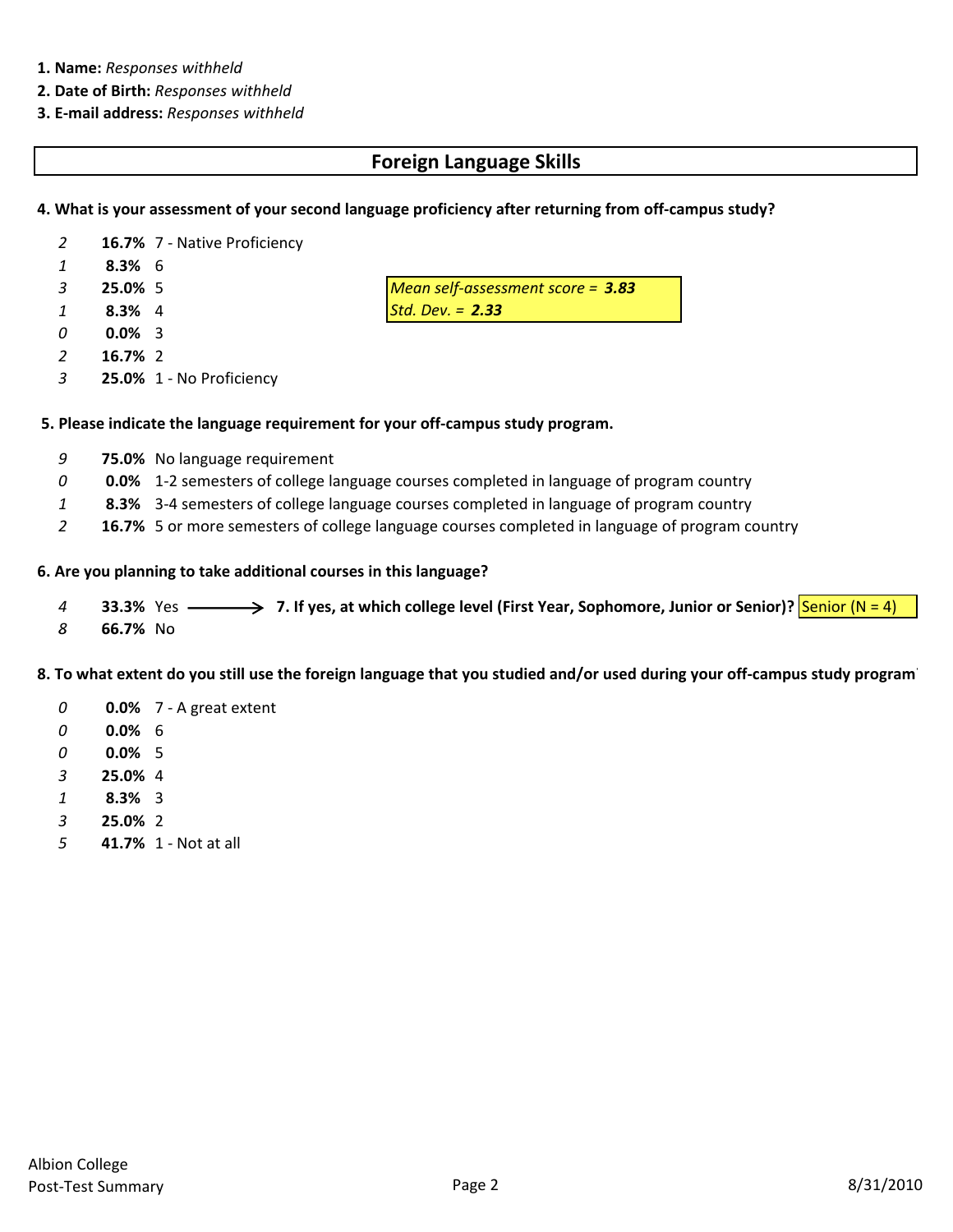## **Off‐Campus Study Experiences**

|                                               |    |             | A great |       |       |       |       |              | Not at       |
|-----------------------------------------------|----|-------------|---------|-------|-------|-------|-------|--------------|--------------|
|                                               |    |             |         |       |       |       |       |              |              |
|                                               |    |             | extent  |       |       |       |       |              | all          |
|                                               | N  | <b>Mean</b> | 7       | 6     | 5     | 4     | 3     | $\mathbf{2}$ | $\mathbf{1}$ |
| 9. Participated in faculty-directed practicum | 12 | 2.42        | 8.3%    | 0.1%  | 0.1%  | 8.3%  | 25.0% | 16.6%        | 41.6%        |
| 10. Tried new foods                           | 12 | 5.08        | 16.7%   | 33.3% | 25.0% | 8.3%  | 0.0%  | 16.7%        | 0.0%         |
| 11. Learned new skill                         | 12 | 4.58        | 8.3%    | 25.0% | 33.3% | 8.3%  | 8.3%  | 8.3%         | 8.3%         |
| 12. Participated in service learning activity | 12 | 2.83        | 8.3%    | 0.0%  | 0.0%  | 33.3% | 8.3%  | 16.7%        | 33.3%        |
| 13. Living with host family                   | 12 | 2.50        | 25.0%   | 0.0%  | 0.0%  | 0.0%  | 0.0%  | 0.0%         | 75.0%        |
| 14. Traveled alone or apart from group        | 12 | 3.83        | 16.7%   | 16.7% | 0.0%  | 8.3%  | 25.0% | 25.0%        | 8.3%         |
| 15. Attended cultural events (play, festival, | 12 | 6.00        | 50.0%   | 16.7% | 25.0% | 0.0%  | 8.3%  | 0.0%         | 0.0%         |
| dance, museum, etc.)                          |    |             |         |       |       |       |       |              |              |
| 16. Attended religious/spiritual activities   | 12 | 3.92        | 0.0%    | 25.0% | 25.0% | 8.3%  | 16.7% | 8.3%         | 16.7%        |
| 17. Participated in recreational activities   | 12 | 5.25        | 33.3%   | 25.0% | 16.7% | 8.3%  | 0.0%  | 8.3%         | 8.3%         |
| 18. Used local media (newspaper, radio,       | 12 | 4.00        | 8.3%    | 16.7% | 33.3% | 0.0%  | 8.3%  | 16.7%        | 16.7%        |
| magazine, TV news, etc)                       |    |             |         |       |       |       |       |              |              |
| 19. Was involved in the daily lives of local  | 12 | 4.50        | 8.3%    | 25.0% | 25.0% | 8.3%  | 16.7% | 16.7%        | 0.0%         |
| 20. Preferred to stay with classmates from my |    |             |         |       |       |       |       |              |              |
| college                                       | 12 | 4.08        | 0.0%    | 16.7% | 25.0% | 33.3% | 8.3%  | 8.3%         | 8.3%         |
| 21. Regularly spent time/hung out with people |    |             |         |       |       |       |       |              |              |
| from your program site                        | 12 | 4.17        | 0.0%    | 16.7% | 33.3% | 16.7% | 16.7% | 16.7%        | 0.0%         |

#### **To what extent did any of the following apply to your off‐campus study experience?**

To what extent were the following parts of your off-campus study experience academically or personally worthwhile?

|                                           |    |      |        |       |       |       |       |              | Not     |         |
|-------------------------------------------|----|------|--------|-------|-------|-------|-------|--------------|---------|---------|
|                                           |    |      | Very   |       |       |       |       |              | Very    |         |
|                                           |    |      | Worth  |       |       |       |       |              | Worth   | Not     |
|                                           |    |      | while  |       |       |       |       |              | while   | appli-  |
|                                           | N  | Mean | 7      | 6     | 5     | 4     | 3     | $\mathbf{2}$ | 1       | cable   |
| 22. Coursework at your host institution?  | 12 | 5.42 | 33.3%  | 33.3% | 8.3%  | 8.3%  | 8.3%  | 0.0%         | 8.3%    | 0.0%    |
| 23. Living in a student dorm?             | 12 | 4.43 | 28.6%  | 14.3% | 14.3% | 0.0%  | 14.3% | 14.3%        | 14.3%   | 41.7%   |
| 24. Living in a home stay?                | 12 | 7.00 | 100.0% | 0.0%  | 0.0%  | 0.0%  | 0.0%  | 0.0%         | 0.0%    | 66.7%   |
| 25. Excursions to various parts of the    | 12 | 6.42 | 75.0%  | 0.0%  | 16.7% | 8.3%  | 0.0%  | 0.0%         | $0.0\%$ | 0.0%    |
| country/region?                           |    |      |        |       |       |       |       |              |         |         |
| 26. Independent travel around the city    | 12 | 5.67 | 58.3%  | 0.0%  | 0.0%  | 33.3% | 8.3%  | 0.0%         | 0.0%    | 0.0%    |
| or in the host country?                   |    |      |        |       |       |       |       |              |         |         |
| 27. Independent travel in the area or in  | 12 | 6.20 | 80.0%  | 0.0%  | 0.0%  | 0.0%  | 20.0% | 0.0%         | 0.0%    | 58.3%   |
| other countries?                          |    |      |        |       |       |       |       |              |         |         |
| 28. Relationship with people I met in the | 12 |      | 11.1%  | 22.2% | 44.4% | 11.1% | 11.1% | 0.0%         |         | 25.0%   |
| city or with host country nationals?      |    | 5.11 |        |       |       |       |       |              | 0.0%    |         |
| 29. Being away from your family?          | 12 | 5.17 | 8.3%   | 41.7% | 25.0% | 8.3%  | 16.7% | 0.0%         | 0.0%    | $0.0\%$ |
| 30. Immersion in another culture?         | 12 | 6.58 | 75.0%  | 8.3%  | 16.7% | 0.0%  | 0.0%  | 0.0%         | 0.0%    | 0.0%    |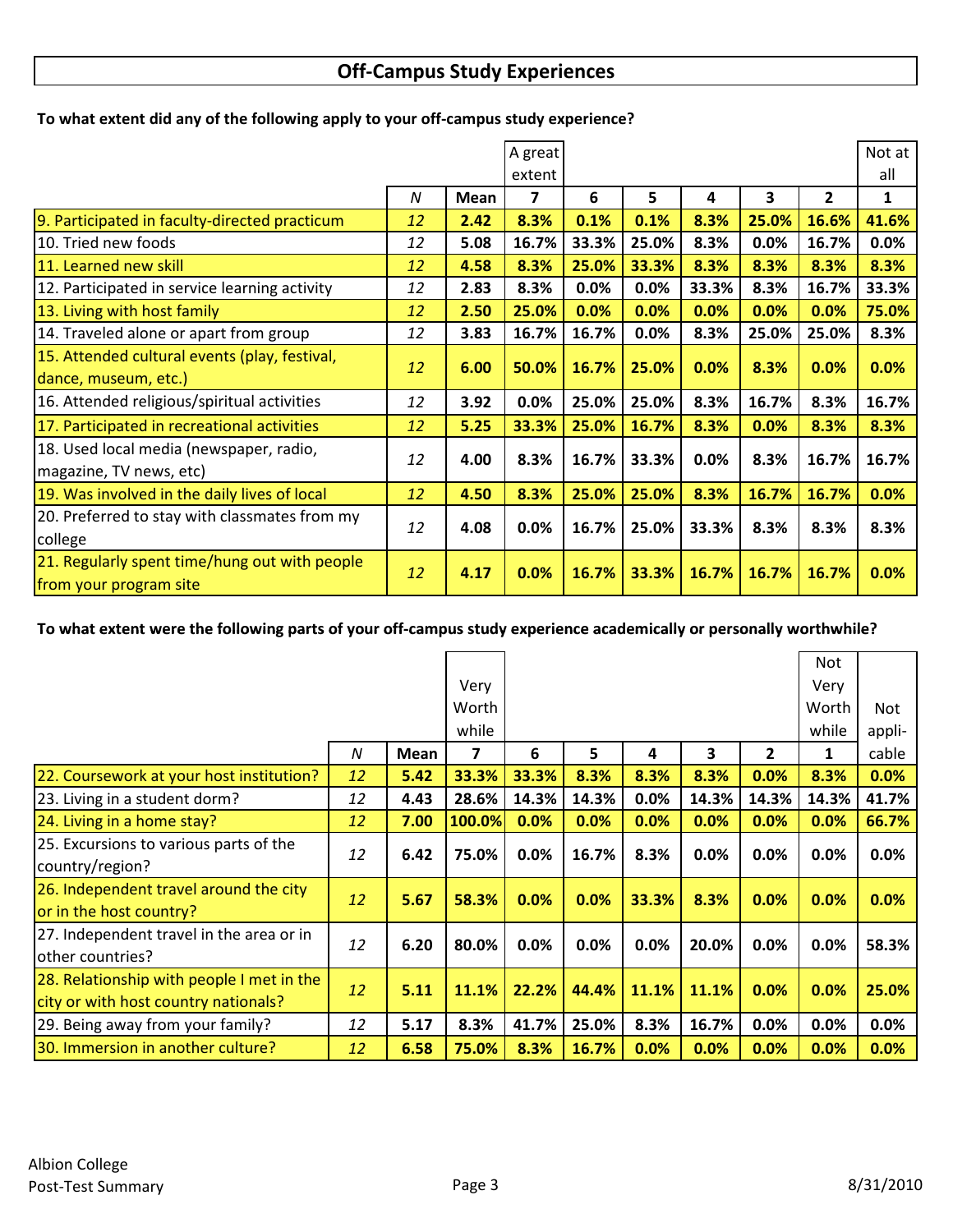#### **To what extent did off‐campus study help in the following areas?**

|                                                 |    |      | A great  |         |       |       |       |      | Not at |
|-------------------------------------------------|----|------|----------|---------|-------|-------|-------|------|--------|
|                                                 |    |      | extent   |         |       |       |       |      | all    |
|                                                 | N  | Mean |          | 6       |       |       |       |      |        |
| 31. Confirm your career goals?                  | 12 | 3.67 | 0.0%     | 0.0%    | 25.0% | 33.3% | 33.3% | 0.0% | 8.3%   |
| 32. Helped you to establish an emphasis in your |    | 3.75 | 0.0%     | $0.0\%$ | 33.3% | 25.0% | 33.3% | 0.0% | 8.3%   |
| current field of study?                         | 12 |      |          |         |       |       |       |      |        |
| 33. Make you reconsider your career goals?      | 12 | 3.25 | 0.0%     | 8.3%    | 25.0% | 16.7% | 16.7% | 0.0% | 33.3%  |
| 34. Give you a more positive view of people in  | 12 | 5.08 | $16.7\%$ | 16.7%   | 25.0% |       |       |      | 0.0%   |
| your program site?                              |    |      |          |         |       | 41.7% | 0.0%  | 0.0% |        |
| 35. Contribute to your personal development?    | 12 | 5.58 | 50.0%    | 0.0%    | 16.7% | 25.0% | 8.3%  | 0.0% | 0.0%   |

36. What sort of classroom environment did you have in your off-campus site? (Check all that apply)

- *6* **50.0%** Large lectures
- *9* **75.0%** Small classes
- *9* **75.0%** Tutorials
- *3* **25.0%** Group projects
- *4* **33.3%** Group discussions
- *0* **0.0%** Other, please specify:

**37. In comparison to your courses at your home institution, your program was (choose all that apply)**

- *5* **41.7%** More difficult
- *3* **25.0%** About the same
- *3* **25.0%** Less difficult
- *1* **8.3%** Required more study time
- *2* **16.7%** Required about the same amount of study time
- *5* **41.7%** Required less study time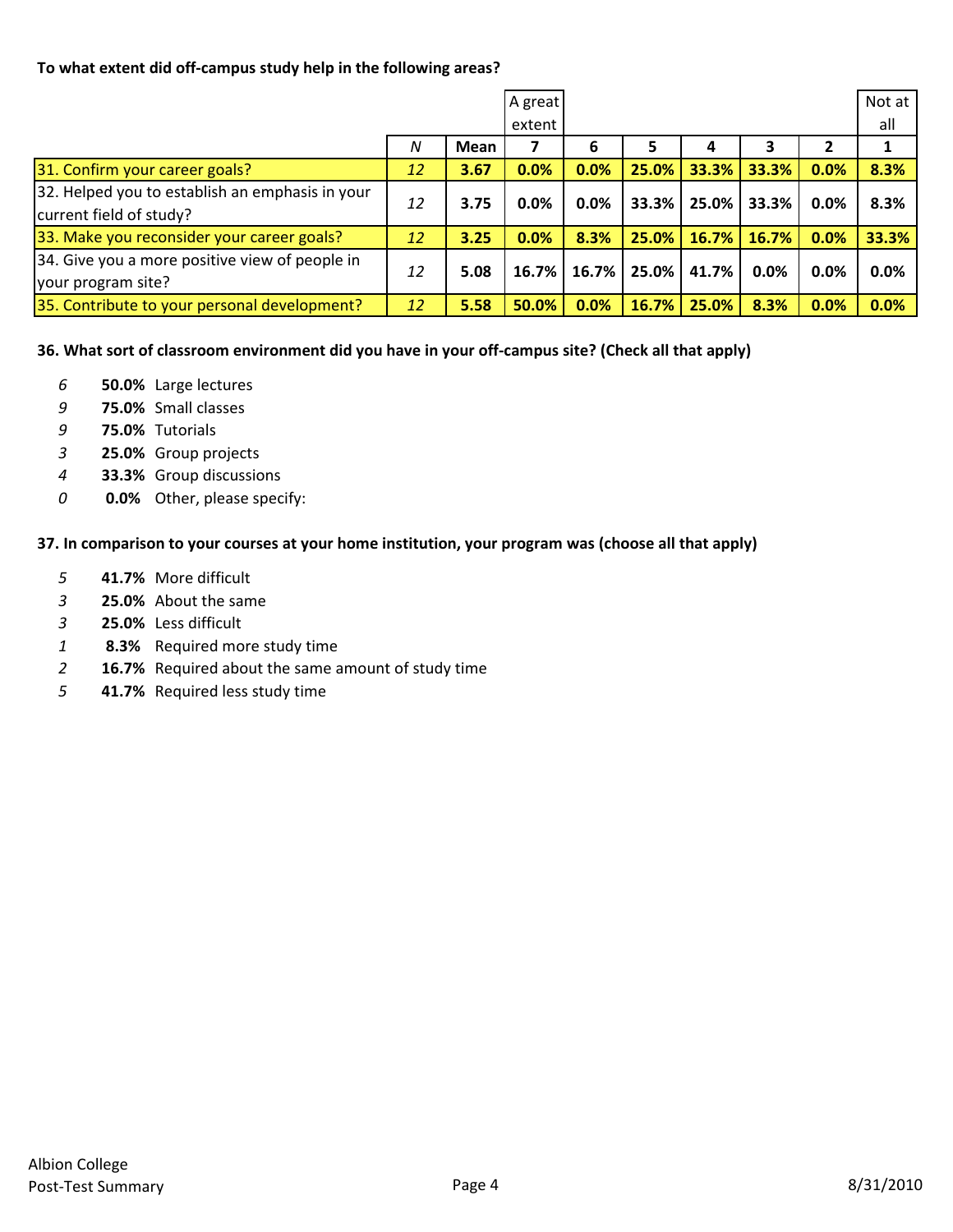**Please circle the number that most closely matches your opinion.**

|                                                                                       |    |      | A great<br>extent |      |                          |      |       |         | Not at<br>all |
|---------------------------------------------------------------------------------------|----|------|-------------------|------|--------------------------|------|-------|---------|---------------|
|                                                                                       | N  | Mean |                   | 6    | 5                        |      |       |         |               |
| 39. I think about specific events from my off-<br>campus study experience (how often) | 12 | 5.75 | 33.3%             | 8.3% | 50.0%                    | 8.3% | 0.0%  | 0.0%    | 0.0%          |
| 40. I reflect generally on my off-campus study<br>experience (how often)              | 12 | 5.67 |                   |      | $33.3\%$   16.7%   41.7% | 0.0% | 8.3%  | $0.0\%$ | 0.0%          |
| 41. My global awareness improved while at my<br>program site (how much)               | 12 | 5.83 | 58.3%             | 8.3% | 8.3%                     | 8.3% | 16.7% | 0.0%    | 0.0%          |

|                                                  |    |      |       |             |       |      |      |       | Dis-  |
|--------------------------------------------------|----|------|-------|-------------|-------|------|------|-------|-------|
|                                                  |    |      | Agree |             |       |      |      |       | agree |
|                                                  | N  | Mean |       | 6           | 5     | 4    | 3    |       |       |
| 42. I continue to learn from remembering and     | 12 | 5.08 | 8.3%  | 33.3%       | 33.3% | 8.3% | 8.3% | 8.3%  | 0.0%  |
| reflecting upon my off-campus study experience.  |    |      |       |             |       |      |      |       |       |
| 43. My off-campus study experience continues to  | 12 | 5.67 |       | 41.7% 16.7% | 25.0% | 8.3% | 0.0% | 8.3%  | 0.0%  |
| affect my personal life.                         |    |      |       |             |       |      |      |       |       |
| 44. I have made future plans to visit other      |    |      |       |             |       |      |      |       |       |
| countries or return to the site of my off-campus | 12 | 5.17 | 50.0% | 8.3%        | 16.7% | 0.0% | 0.0% | 16.7% | 8.3%  |
| study program.                                   |    |      |       |             |       |      |      |       |       |

#### **45. How has the transition to your home campus been?**

- *1* **8.3%** 7 ‐ Very Easy
- *2* **16.7%** 6
- *3* **25.0%** 5
- *4* **33.3%** 4
- *2* **16.7%** 3
- *0* **0.0%** 2
- *0* **0.0%** 1 ‐ Very Difficult

#### **46. Have you corresponded with anyone from your off‐campus site since you returned?**

| 9 | <b>75.0%</b> Yes | 47. If yes, how often do you correspond (specify the number of times)? See Appendix A |  |
|---|------------------|---------------------------------------------------------------------------------------|--|
|   | 25.0% No         |                                                                                       |  |

#### **48. Please indicate the name of your off‐campus study program.** *See Appendix B*

#### **49. Please indicate the site of your off‐campus study experience.**

| City(ies)    | See Appendix B |
|--------------|----------------|
| Country(ies) |                |

#### 50. Please indicate the name or type of the off-campus study program in which you participated. See Appendix B

#### 51. Please indicate the provider of the off-campus study program in which you participate See Appendix B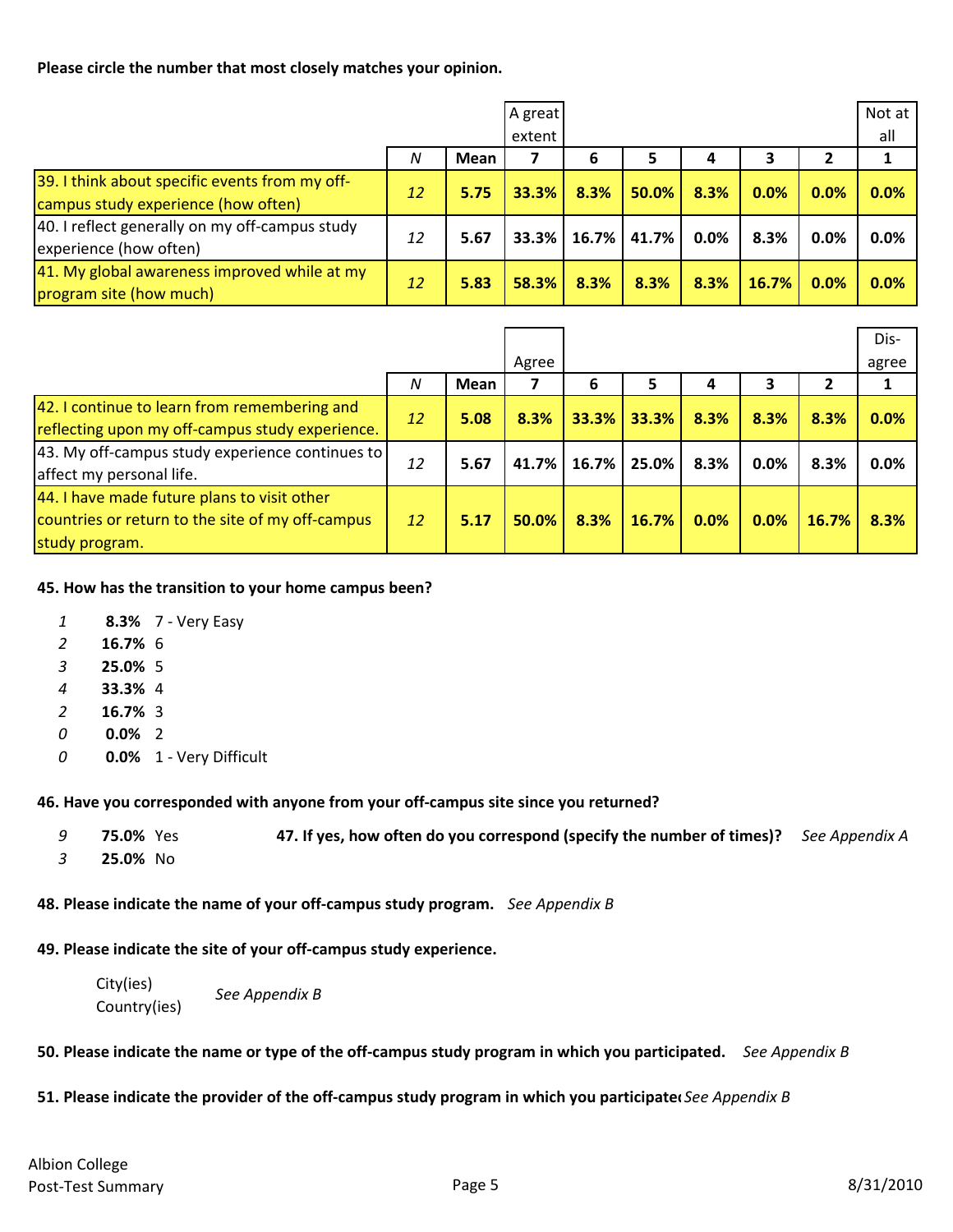#### **52. Please indicate the length of the off‐campus study program.**

- **0.0%** Less than 3 weeks
- **0.0%** 3‐6 weeks
- **8.3%** 7‐10 weeks (1 quarter)
- **91.7%** 1 semester (2 quarters)
- **0.0%** 2 semesters/academic year (3 quarters)
- **0.0%** Other, please specify:

#### **53. Please indicate the semester you studied off‐campus. (Check all that apply)**

- **8.3%** Fall
- **16.7%** Winter
- **91.7%** Spring
- **8.3%** Summer
- **0.0%** Other, please specify:

#### **54. Did you have a pre‐departure orientation for your off‐campus study?**

- **50.0%** Yes
- **50.0%** No

#### **56. If Yes, how many hours total was the orientation?**

- **16.7%** 1 hour
- **16.7%** 4 hours
- **16.7%** 6 hours
- **16 7%.** 10 or so
- **16.7%** 5 days
- **16.7%** 1 week

#### **57. Was it a single session or multiple sessions?**

- **16.7%** One single session
- **83.3%** Multiple sessions over several days or weeks

#### **58. What was the nature of the content (focus) of your orientation? (Check all that apply)**

- **100.0%** Culture (local/regional culture, history, geography, etc.)
- **100.0%** Practical (money, transportation, housing, etc.)
- **66.7%** Academic (curriculum, structure, evaluation, etc.)
- **16.7%** Language
- **0.0%** Safety and health
- **0.0%** Other, please specify:

#### 59. Did you have a post-experience debriefing/processing for your off-campus study program? Required Question

- **0.0%** Yes
- **100.0%** No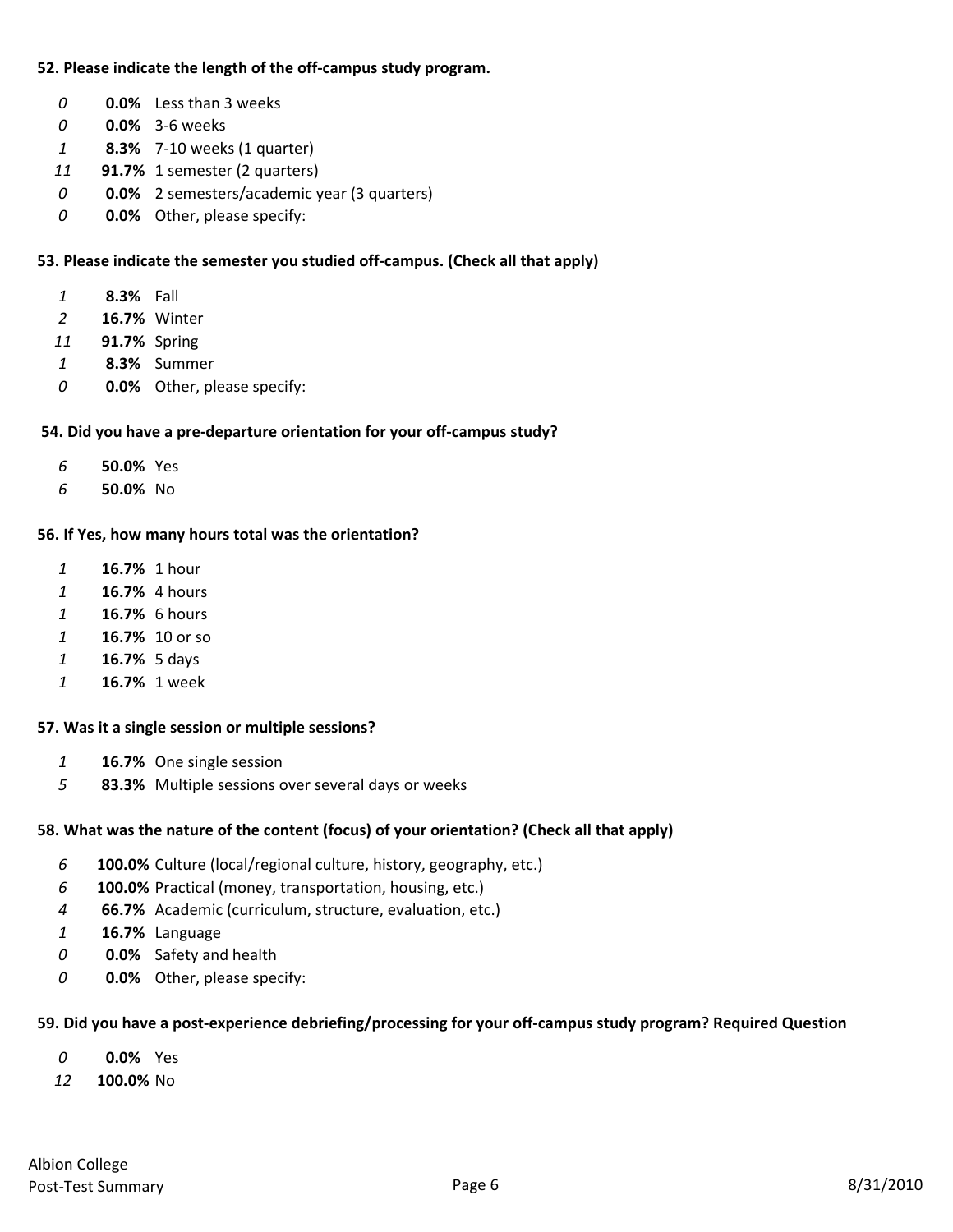#### 64. What was the area of content for the courses you took while on off-campus study? (Check all that apply)

- *9* **75.0%** Disciplines (sciences, humanities, social sciences, math, etc.)
- *5* **41.7%** Intercultural (courses related to cultures, customs, etc.)
- *5* **41.7%** National (courses specifically focused on the history, religion, economy, etc. of your off‐campus study site)
- *4* **33.3%** Professions (business, music, education, engineering, etc.)

#### **65. What was the predominant language of instruction used during your off‐campus study experience?**

- *9* **75.0%** English ‐ 80% or more
- *3* **25.0%** Native language ‐ 80% or more
- *0* **0.0%** Both English and Native Language

66. What was the method of teaching used? Please indicate using percentages (%) the approximate amount each method **used. Make sure the percentages add to 100.**

| <b>Mean</b> Min |    | Max     |                                          |
|-----------------|----|---------|------------------------------------------|
| 58%             |    |         | 10% 100% Lecture                         |
| 9%              | 0% | 80% Lab |                                          |
| 28%             | 0% |         | 70% Discussion                           |
| 3%              | 0% |         | 20% Field placements (internships, etc.) |
| 2%              | 0% |         | 20% Other, please specify:               |

#### 67. How was your time spent during your program? Please indicate using percentages (%) the approximate amount each **method used. Make sure the percentages add to 100.**

| Mean | Min | Max |                                                                                 |                                                               |  |  |
|------|-----|-----|---------------------------------------------------------------------------------|---------------------------------------------------------------|--|--|
| 52%  | 19% | 90% | Classroom                                                                       |                                                               |  |  |
| 0%   | 0%  | 2%  | Fieldwork, internships, etc.                                                    |                                                               |  |  |
| 7%   | 0%  | 25% |                                                                                 | Course-related site visits, travel, etc.                      |  |  |
| 39%  | 0%  | 80% | Personal/recreational (personal sightseeing, entertainment, sports, arts, etc.) |                                                               |  |  |
| 2%   | 0%  | 23% |                                                                                 | Other, please specify: $\sqrt{23\%}$ host family time (N = 1) |  |  |

#### **68. Describe the primary instructor (professor whom you saw most) for your course.**

- *9* **75.0%** Native of study abroad site
- *1* **8.3%** 30% American, 70% Other
- *1* **8.3%** 50
- *1* **8.3%** Pacific Islander
- *0* **0.0%** Other, please specify:

#### **69. Describe the secondary instructor (professor whom you saw second most) for your coursework.**

- *8* **66.7%** Native of study abroad site
- *2* **16.7%** American or person from an American college/university
- *1* **8.3%** 30% American, 70% Other
- *1* **8.3%** 50
- *0* **0.0%** Other, please specify: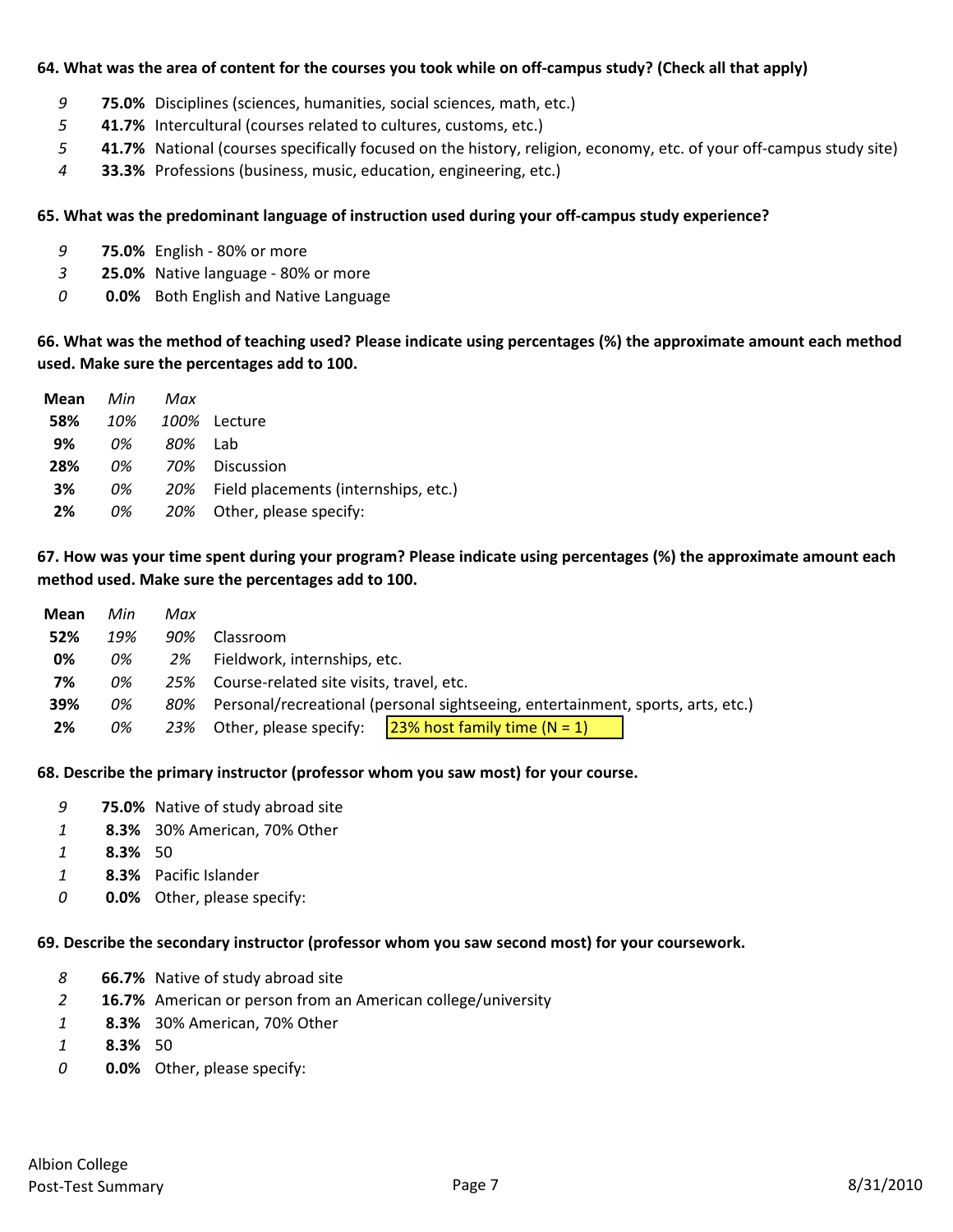#### **70. Please indicate the composition that BEST describes your classes with regard to other students.**

- **33.3%** Mixture
- **33.3%** Mostly US students (more than 85%)
- **25.0%** Mostly Native students (more than 85%)
- **8.3%** Mostly international students (more than 85%)

#### 71. Please indicate the type of evaluation used for your academic work while studying off-campus. (Check all that apply)

- **91.7%** Exams (essays, multiple choice, short answer, true false, matching, etc.)
- **83.3%** Written work (papers, theses, journals, etc.)
- **25.0%** Assessment of work (observation of field work, assessment from internship supervisor, etc.)
- **25.0%** Portfolio work (compilation of various types of work related to program focus)
- **0.0%** Other, please specify:

#### 72. Please indicate which of the following educational relationships BEST describes your off-campus study program. (Choose

- **100.0%** I attended a local college/university for all of my courses in my program.
- **0.0%** I attended a local college/university for part of my courses (less than ¾) in my program
- **0.0%** I attended a local college/university for only one course in my program
- **0.0%** I did not attend a local college/university, but had access to their educational resources (library, computer lab
- **0.0%** My program was separate from any local college/university

#### 73. Indicate the type of out-of-class interactions that you most often had during your off-campus study experience. (Choose

- **50.0%** Interactions were mainly with other US college students
- **0.0%** Interactions were mainly with natives of the country
- **50.0%** Interactions were with a mix of people
- **0.0%** Other, please specify:

#### 74. Indicate the level of out-of-class interactions that you most often had with residents of the off-campus site on your prog

- **25.0%** High level of interaction
- **50.0%** Moderate level of interaction
- **25.0%** Low level of interaction

#### 75. Please indicate the category that describes your housing arrangements while on off-campus study. (Check all that apply

- **25.0%** On‐Campus
- **25.0%** Small group (e.g. apartments, houses, etc.)
- **20.8%** With other Americans
- **12.5%** Large group (e.g. dorms, youth hostels, large group facilities, etc.)
- **12.5%** Mixed Americans and native students
- **12.5%** With a family (home stay)
- **12.5%** With other Study Abroad
- **4.2%** Off‐Campus
- **4.2%** With native students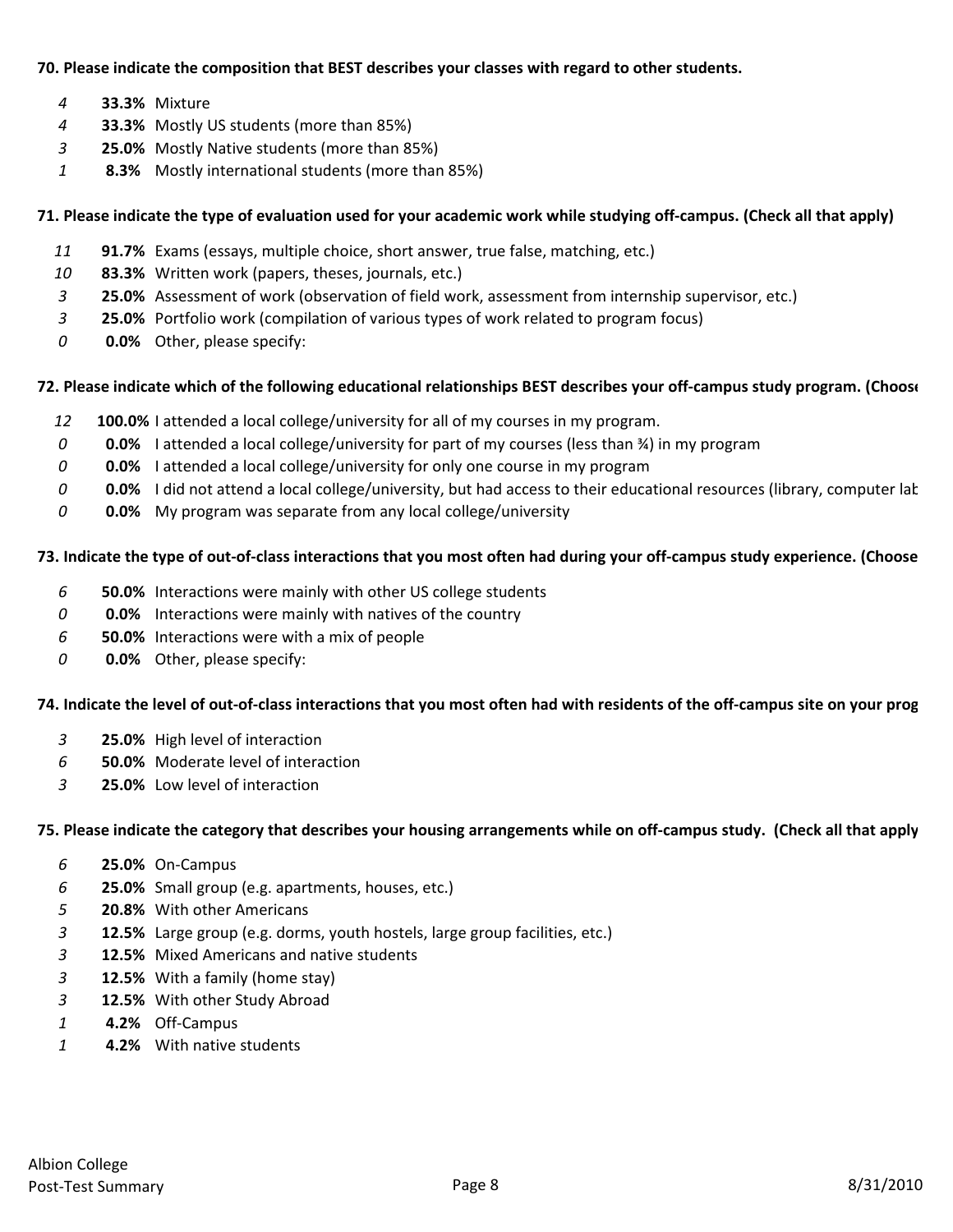#### **Scenarios**

76. Two executives, one from Japan the other from the United States, both working in a foreign office, were discussing how to host an important dignitary visiting from the local country. The Japanese man insisted the group must go out to a luxury restaurant for dinner. The American thought it would be best to give the visitor some privacy after work and give him some unscheduled time. Both men were insistent upon their plan and neither would agree with the other. Whose **plan would be best in this situation?**

| N | ℅       | Score         |                                                         |
|---|---------|---------------|---------------------------------------------------------|
| 0 | $0.0\%$ |               | A. Both were equally good.                              |
|   | 8.3%    | 0             | B. The Japanese man's plan is best.                     |
|   | 58.3%   | $\mathcal{L}$ | C. It would depend on the customs of the local country. |
|   | 8.3%    | 0             | D. The American man's plan is best.                     |
| 0 | 0.0%    |               | E. Neither was a good idea.                             |
|   | 25.0%   |               | F. Need more information to decide.                     |

77. Bjutu, an exchange student from Zimbabwe, was living with the Campbell family in central Ohio in the United States. One Saturday Bjutu and the Campbells went to the local mall to shop and hang out. Eventually they all went their separate ways but had decided to meet back at the entrance by 5 p.m. to go to dinner and then a movie. At 5 p.m., everyone was back except for Bjutu. It was not until 5:35 that Bjutu finally arrived back at the meeting place. The **Campbells were terse. How might you expect Bjutu to react to the Campbell family?**

|   | $0.0\%$ |               | A. He would be upset that he had to return before seeing everything.     |
|---|---------|---------------|--------------------------------------------------------------------------|
|   | 8.3%    |               | B. He might apologize and provide a good reason why he was late.         |
|   | $0.0\%$ |               | C. He might be very thankful that the Campbells brought him to the mall. |
|   | 58.3%   | $\mathcal{P}$ | D. I do not understand his culture well enough to say.                   |
| 4 | 33.3%   | $\mathcal{P}$ | E. He would act normally, as if nothing had happened.                    |
|   | $0.0\%$ |               | F. He would be embarrassed and not speak to the Campbells.               |

78. You are enrolled in a campus class on criminology. One day the professor lectures on capital punishment (CP) and its effects as a deterrent to crime in a number of countries including the U.S. The professor cites several recent studies showing that the use of CP lowers violent crime rates. In one example the professor cited the low use of illegal drugs in Singapore where the punishment for drug use is death by hanging. Several students object to this information and, though they cannot cite a specific study, are certain that cultural differences and not CP impact the overall crime rates. What do **you think about this topic?**

| 8.3%  | 0 | A. The professor has cited specific studies and holds a PhD in criminology; he is likely right.                                                               |
|-------|---|---------------------------------------------------------------------------------------------------------------------------------------------------------------|
| 8.3%  |   | The professor is likely just manipulating the data to prove his point, because it is too<br>В.<br>difficult to compare crime rates across different cultures. |
| 33.3% |   | C. I prefer to do further research myself and decide based on my findings.                                                                                    |
| 33.3% |   | D. Since culture impacts crime, it is difficult to separate these two issues.                                                                                 |
| 16.7% |   | E. It is possible that the professor and students are both right, but hard to know.                                                                           |
| 0.0%  |   | F. Regardless of ones cultural beliefs, capital punishment is wrong.                                                                                          |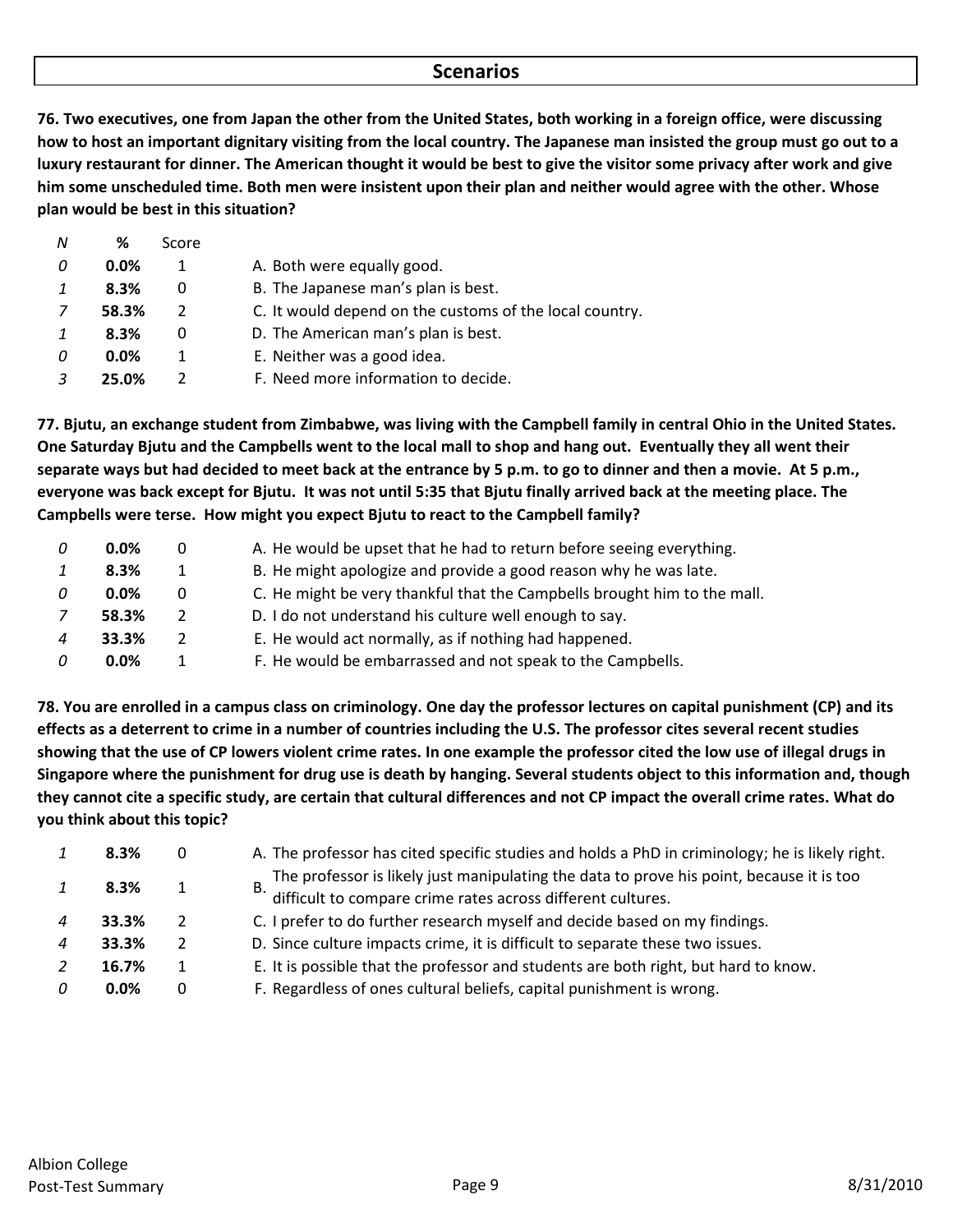79. In the country of Nepal, poor families often sell their daughters into indentured servitude for monthly payments to the family. The girls are taken from their families and they often work for years. The girls get no payment and usually work long hours in conditions that many say amounts to slavery. During their servitude, they forgo any education and work continuously until the contract has been terminated by the parent or the proprietor who purchased their services. Which **of the following best describes your position on this issue?**

| 0  | 0.0%  | 0 | A. If the parents and proprietor agree to the arrangement then it is completely acceptable.                                              |
|----|-------|---|------------------------------------------------------------------------------------------------------------------------------------------|
| 0  | 0.0%  |   | This is a violation of child labor practices and have long been condemned by civilized<br>В.<br>society.                                 |
|    | 8.3%  |   | Since the culture of Nepal has condoned this practice for centuries, I see little reason to<br>interfere.                                |
|    | 0.0%  | 0 | If the girls are not being physically abused, and payment is being made for their services,<br>there is little harm in this arrangement. |
|    | 8.3%  | 2 | E. I would need to know more about the culture to condemn or condone this practice.                                                      |
| 10 | 83.3% |   | Although this may be a cultural issue, the girls should be protected based upon common<br>human rights.                                  |

80. You are in a market in rural China and you see a man and his wife bartering with a farmer for a chicken. The farmer says something to the wife, the man yells at his wife, and the wife drops her head, turns, and walks away. What cultural **dynamics do you see occurring in this scenario?**

|   | 8.3%    |   | A. The woman may have shamed the man as he was bartering with the farmer.             |
|---|---------|---|---------------------------------------------------------------------------------------|
|   | 8.3%    | 0 | B. The farmer did not want to barter with the wife and the husband told her to leave. |
| 0 | $0.0\%$ | 0 | C. The woman was embarrassed by her husband's yelling.                                |
|   | 8.3%    | 2 | D. 'a' 'b' and 'c' are equally possible, but it is hard to know.                      |
|   | 33.3%   |   | E. The Chinese society is a patriarchal society so 'a' or 'b' are most likely.        |
|   | 41.7%   |   | F. Need more information about the culture to answer.                                 |

81. Imagine you are invited by a friend, the oldest son of a local business owner, to dinner with his family. You arrive at the same time as another local guest. As the two of you enter, the local guest greets the grandfather, greets the father, **and then greets the host. It is now your turn. How would you proceed?**

|                           | 25.0%   | 1.            | A. I would greet my friend and allow him to make introductions.      |
|---------------------------|---------|---------------|----------------------------------------------------------------------|
| 0                         | $0.0\%$ | 1             | B. I would greet the grandfather, the father, and then my friend.    |
| 5                         | 41.7%   | $\mathcal{P}$ | C. I would wait and take my cue from my friend the host.             |
| $\Omega$                  | $0.0\%$ | 0             | D. I would wait for the family members to each introduce themselves. |
| $\boldsymbol{\varLambda}$ | 33.3%   | 2             | E. I would greet the family the same way the guest before me did.    |
| $\Omega$                  | $0.0\%$ | 0             | F. I would greet all of the family at once and not individually.     |
|                           |         |               |                                                                      |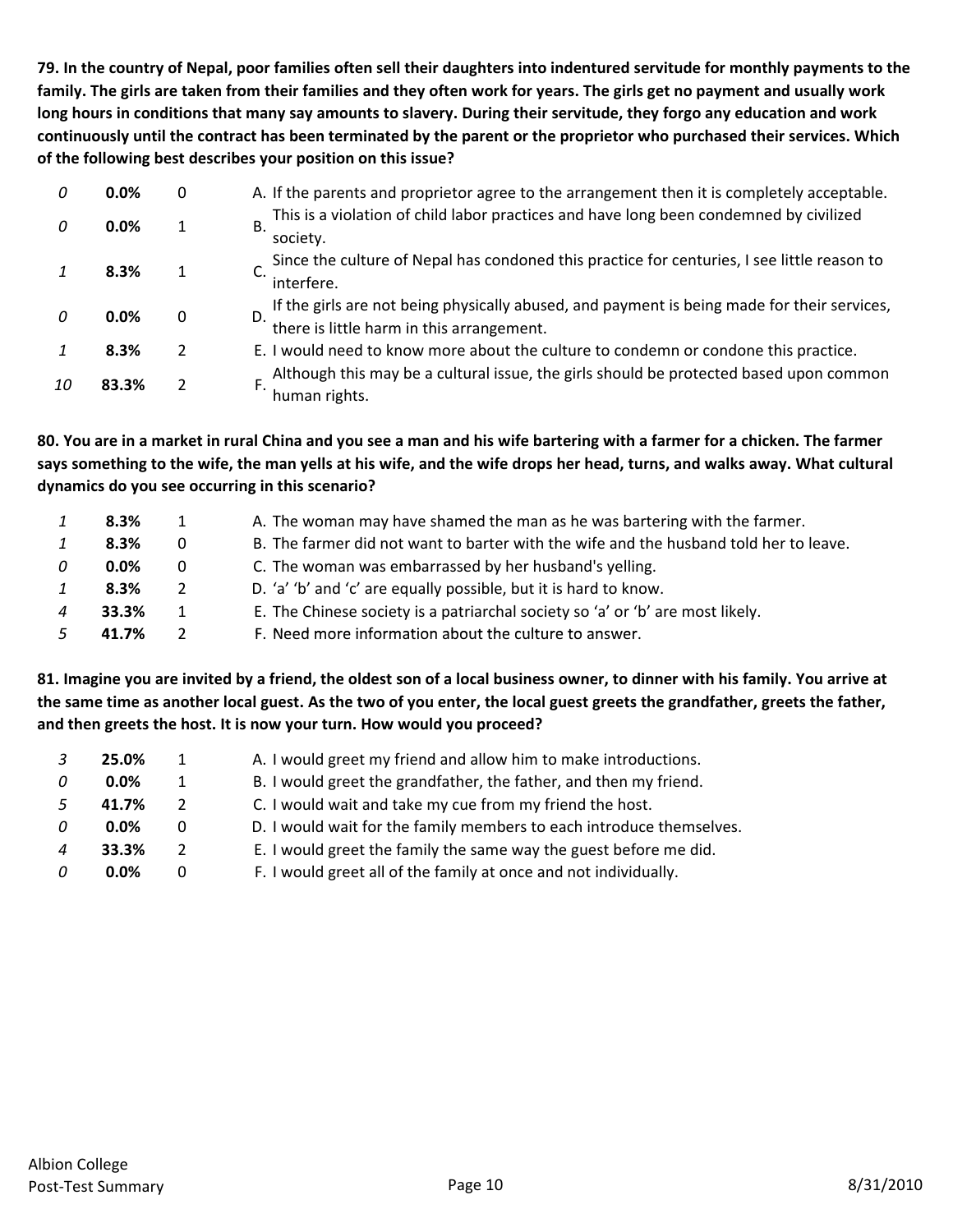82. Imagine you have been hired by an employer who has offices worldwide. You are initially assigned to work in the domestic division of the corporation. You work with several college friends and enjoy the comfortable environment of the office. After having spent six months training and working in the domestic division, you are notified you will be transferred to the international division on the other side of town. In your new position, you will work with a multicultural group composed of colleagues from various nations around the world. Which statement do you think would best describe your **reaction?**

| 41.7% |   | A. I would be excited for the opportunity to work with a group of culturally diverse people.            |
|-------|---|---------------------------------------------------------------------------------------------------------|
| 16.7% | 1 | I would agree to go but might find it difficult to work with a culturally different group of<br>people. |
| 0.0%  | 0 | C. I would likely try to find a job working with people more like myself.                               |
| 0.0%  | 0 | I would approach my employer and ask that I not be transferred, that I am happy where I<br>am.          |
| 41.7% |   | E. I would be both excited for the new opportunity and sad to leave my friends and family.              |
| 0.0%  |   | I would give the new position a chance, but if I was too uncomfortable I would find another<br>job.     |

83. There are many global issues requiring attention in the near and distant future. These include global warming, **terrorism, world economic policies, poverty, immigration, human rights abuses, renewable energy production, etc. Which** statement below best characterizes your current actions to become involved in the resolution of one of these issues?

| 0 | $0.0\%$ |   | A. I am actively involved in several groups whose purpose is addressing similar issues.                                                                                         |
|---|---------|---|---------------------------------------------------------------------------------------------------------------------------------------------------------------------------------|
|   | 41.7%   |   | B. I would like to become involved in addressing global concerns, but I am not yet sure how.                                                                                    |
|   | 8.3%    | 0 | C. There is really nothing one person can do at this point.                                                                                                                     |
|   | $0.0\%$ |   | D. I am involved with a group that sometimes works to address these issues.                                                                                                     |
|   | 33.3%   | 0 | E. I may become involved at some point in the future, but not at this time.                                                                                                     |
|   | 16.7%   |   | I have been investigating or exploring ways in which I can help, individually or through a<br>group, to address certain global issues, but have not decided to take any action. |

#### 84. You are looking for a restaurant in a major city in a Middle Eastern country. You pass a woman and ask her for directions. The woman turns and walks away without saying anything. Which of the following is most likely?

| A. The woman may have been unable to understand you.        |
|-------------------------------------------------------------|
|                                                             |
|                                                             |
| D. It is inappropriate for a woman to talk with a stranger. |
|                                                             |
| F. Need more information about the culture to answer.       |
|                                                             |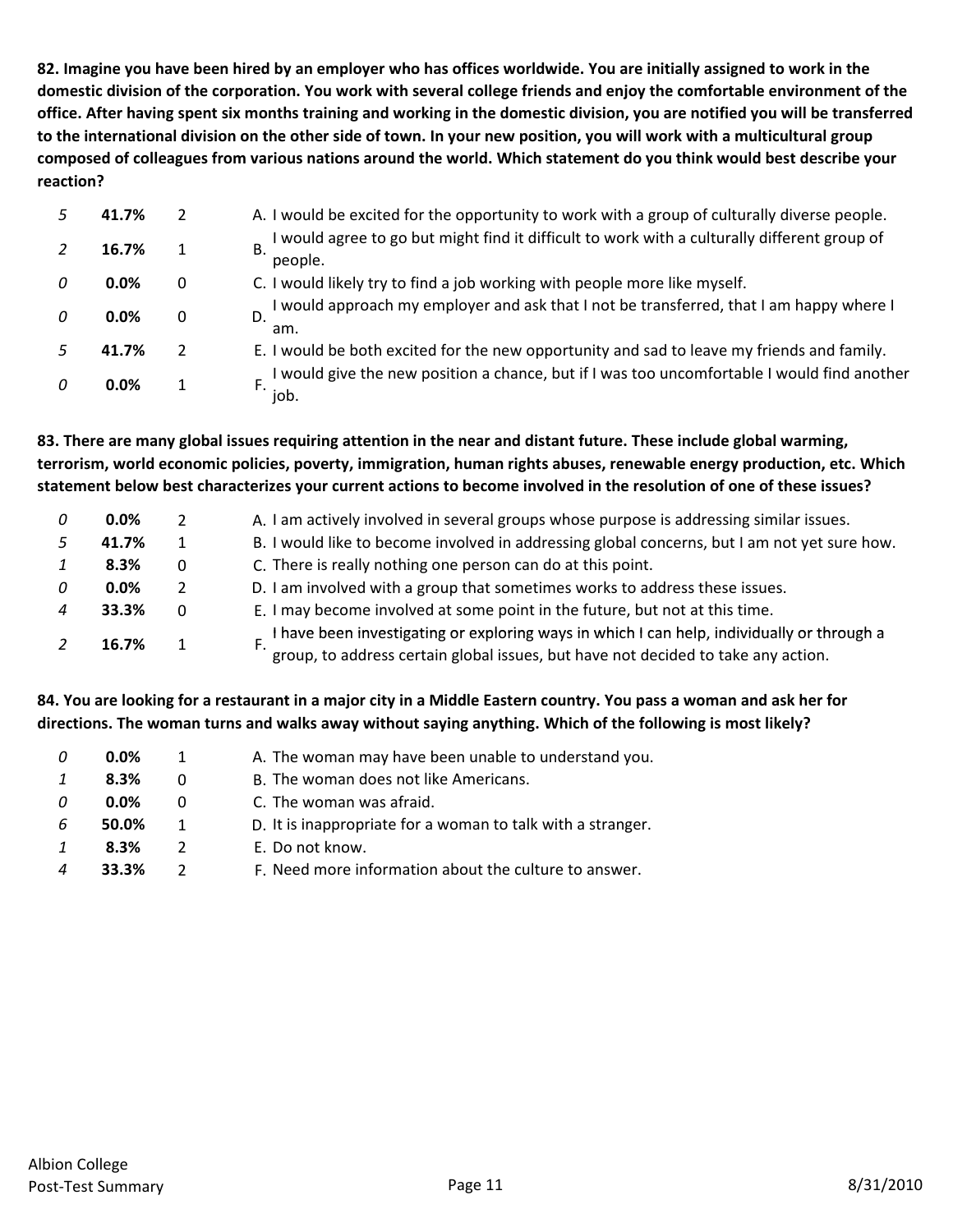85. Beth, a medical doctor, was visiting an international colleague, Lourdes, in Philippines and was asked to attend dinner at Lourdes's home. After arriving and being seated, a servant brought out dinner and began serving. Beth, interested in the unfamiliar culture began to ask the servant some questions. The servant simply smiled and nodded, avoiding eye contact. Lourdes answered the questions for the servant. At one point, the servant accidentally dripped a small amount of food on the table while serving. When asked a question Lourdes could not answer, the servant responded with a brief answer. Lourdes quickly spoke to the servant in a harsh tone. The rest of the dinner proceeded, but in a tense atmosphere. What **dynamics caused the tension?**

| $0.0\%$ |   | A. Need more information to know.                                                   |
|---------|---|-------------------------------------------------------------------------------------|
| $0.0\%$ | 0 | B. The servant offended Lourdes by dripping on the table.                           |
| 25.0%   | 0 | C. Lourdes was likely upset that the servant had spoken.                            |
| 25.0%   |   | D. I do not understand the culture well enough to say.                              |
| $0.0\%$ |   | E. The servant might have been embarrassed by the questions, especially in English. |
| 50.0%   |   | F. It is possible that servants are not supposed to speak to guests in Philippines. |

86. The World Health Organization (WHO) has identified child/youth immunization as one of the critical areas of health needing to be addressed with urgency. Millions of children each year die from preventable diseases. The mortality rate in Africa and many Asian countries is deplorable. Which statement best characterizes your feelings about this issue?

| 41.7% |   | A. I agree with WHO and intend to find some way to help.                                                                                                           |
|-------|---|--------------------------------------------------------------------------------------------------------------------------------------------------------------------|
| 33.3% |   | WHO should be going after large foundations like the Gates Foundation to help with this issue, though if there are ways I can make a difference, I certainly will. |
| 0.0%  |   | C. I have contributed to similar organizations working on this problem.                                                                                            |
| 8.3%  | 0 | The world population is so large that this is nature's way of preventing overcrowding on our<br>planet.                                                            |
| 8.3%  |   | I have actually volunteered my time to an organization that helps address health challenges<br>around the world.                                                   |
| 8.3%  | 0 | The health problems of most of these countries is a result of corrupt government and could be addressed if the governments chose to do so.                         |

87. Frank is an executive temporarily living in Turkey. He is responsible for doing employee evaluations for an office in Istanbul. He is assigned to work with a female colleague, Akshita, who is Muslim. As they work together, Frank develops a great respect for Akshita and her good work ethic. However, Frank begins to find it difficult to perform his job due to certain customs Akshita follows. One includes never being alone with him, even when they are discussing confidential **employee evaluations.**

| 0 | $0.0\%$ | 0             | A. Frank should ask another employee to be assigned to replace Akshita.                                                                                                        |
|---|---------|---------------|--------------------------------------------------------------------------------------------------------------------------------------------------------------------------------|
| 0 | $0.0\%$ |               | B. Frank should request to be replaced by a female counterpart.                                                                                                                |
|   | 8.3%    | 2             | Frank should explain the importance of confidentiality to Akshita and ask her to make an<br>exception.                                                                         |
|   | 91.7%   | $\mathcal{P}$ | Frank should work with Akshita to create a reasonably confidential environment where<br>Akshita can still abide by her customs even if it requires others to be present.<br>D. |
| n | 0.0%    |               | Akshita should understand the nature of confidentiality and remove herself from the<br>evaluation task.                                                                        |
| n | 0.0%    | 0             | F. Frank should fire Akshita since she cannot carry out her responsibilities.                                                                                                  |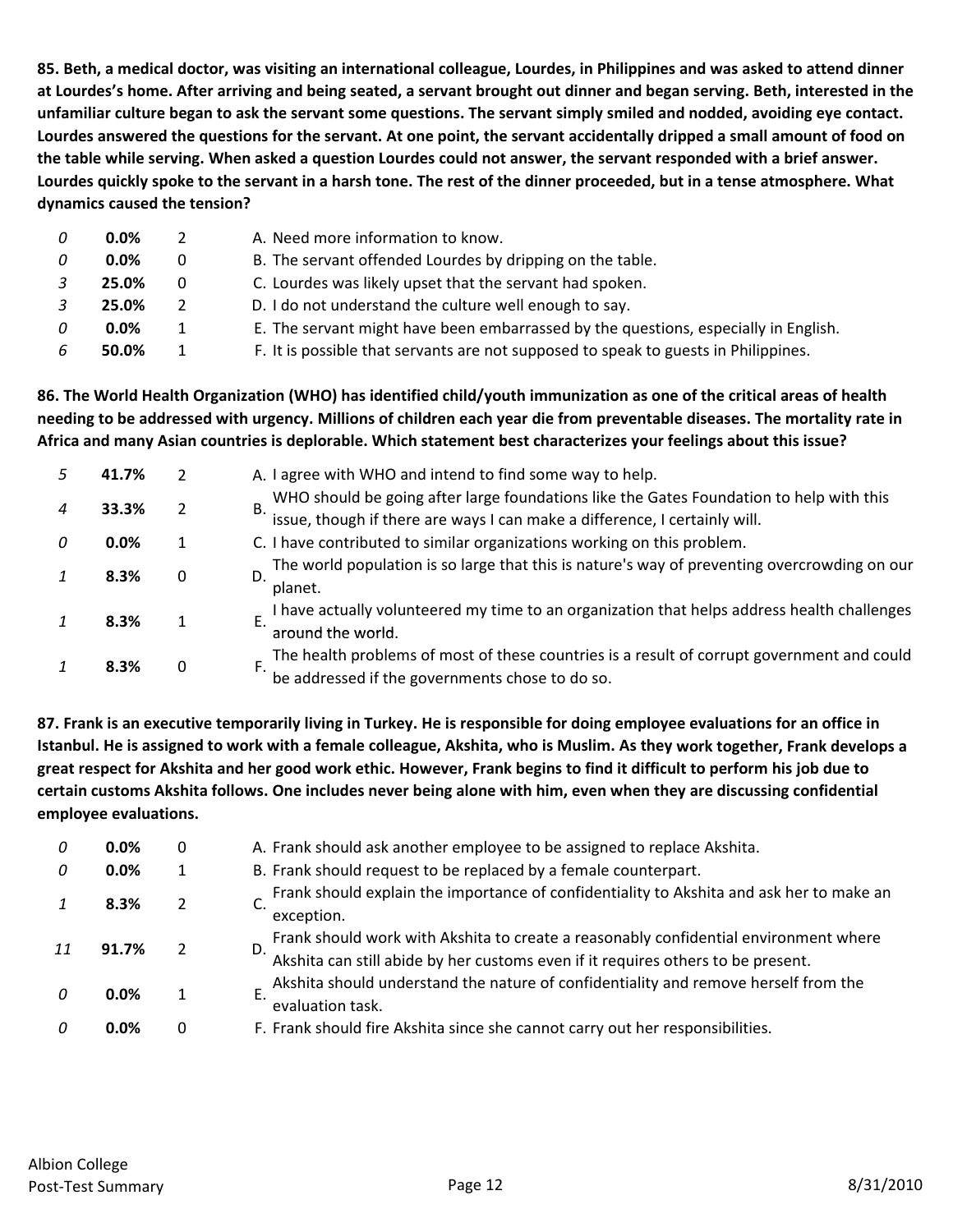88. One of the greatest crises the world will have to address is the depletion of oil reserves and the development of sustainable energy. For the United States, oil depletion could hurt our economy, but since we have huge reserves of coal we can maintain our current economy until new energy sources can be developed. Of course, this will mean contributing **even more green house gases to global warming. Many other countries, which are just now developing their** manufacturing resources, are beginning to contribute to green house gases. The situation is likely to get much worse as these countries continue to develop their manufacturing economies. What should average citizens do, given the dilemma

|      |                                        | We should demand that our government immediately begin cutting our green house gas<br>А.                                                                       |
|------|----------------------------------------|----------------------------------------------------------------------------------------------------------------------------------------------------------------|
|      |                                        | emissions and put greater resources into developing new, clean energies.                                                                                       |
|      |                                        | We should support all those groups that are educating everyone about the negative effects<br>В.                                                                |
|      |                                        | of industrialization.                                                                                                                                          |
|      |                                        | We should take the lead in setting an example by reducing our emissions while also                                                                             |
|      |                                        | educating the world.                                                                                                                                           |
| 0.0% | 0                                      | D. There is little that the average American citizen can do.                                                                                                   |
|      |                                        | Science and technology will find the answers sometime in the future; we need not do                                                                            |
|      |                                        | anything at this time.                                                                                                                                         |
|      |                                        |                                                                                                                                                                |
|      |                                        | Average American citizens are already doing a great deal; we should just continue to make<br>it an issue for politicians to do our part in reducing emissions. |
|      | 25.0%<br>8.3%<br>50.0%<br>8.3%<br>8.3% | 2<br>2<br>1<br>$\Omega$<br>1                                                                                                                                   |

89. An article discussing the history of India made a case for its prominence in the world. The article contrasted many of India's practices over its long history to those of the Western world. In comparison to the United States, the article concluded that India could be considered one of the great nations of the world. What do you think about the articles **comparison?**

| 0 | $0.0\%$ | 1 | A. India and the United States are both great nations, but cannot be compared fairly.                                                                                         |
|---|---------|---|-------------------------------------------------------------------------------------------------------------------------------------------------------------------------------|
|   | 41.7%   | 2 | B. India and the United States with their distinct cultures provide an intriguing comparison.                                                                                 |
|   | $0.0\%$ | 0 | C. It is not a good comparison to examine the United States and India; they are too dissimilar.                                                                               |
|   | 58.3%   |   | The similarities and differences between India and the United States may be difficult to<br>compare, but the analysis could provide interesting insights into both countries. |
|   | $0.0\%$ | 0 | The cultures of these countries can be compared, but in modern comparisons, the U.S. will<br>likely be seen as superior.                                                      |
|   | 0.0%    |   | F. The U.S. is a developed nation and India a developing nation; this makes a bad analysis.                                                                                   |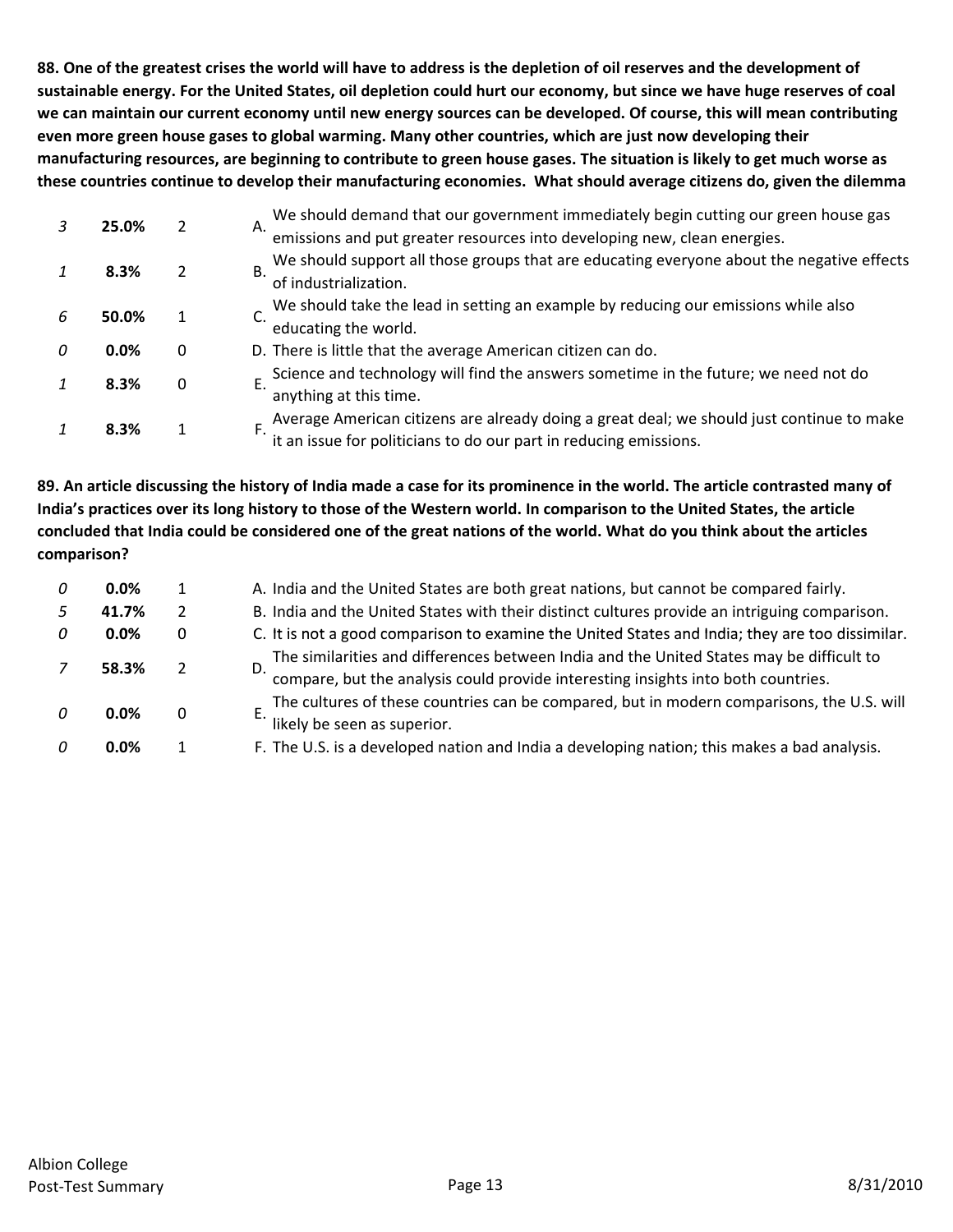90. In many societies around the world women take on different roles. In some societies, a woman's main role is to be subservient to the man. Some societies expect women primarily to take care of the home (raise children, cook, clean, etc). In other cultures, women work side-by-side with men in egalitarian roles. In still others, women are given elite status and **men must serve the needs of women. What do you think the role of women should be?**

|   | 16.7% | 2            | Women's roles should be equal to men's roles in every way, because the western world has<br>А.<br>shown that works best.                                                                      |
|---|-------|--------------|-----------------------------------------------------------------------------------------------------------------------------------------------------------------------------------------------|
|   | 33.3% | 2            | It depends on the situation and the individual; the dominant role would change depending<br>on the skills, knowledge, and physical capabilities of the people involved.<br>B.                 |
| n | 0.0%  | 1            | The roles of men and women should be universal across cultures because men and women<br>are the same across all cultures.                                                                     |
|   | 0.0%  | $\mathbf{0}$ | Men, being physically stronger, should typically be in the superior role, because they can<br>D.<br>work harder and protect the family.                                                       |
|   | 8.3%  | 0            | Men have dominated most cultures throughout history since strength was necessary for<br>E. survival; in modern times, women should be given the lead since strength is no longer an<br>issue. |
|   | 41.7% |              | Since women and men have different strengths and weaknesses, their roles should depend<br>on those attributes that the culture values most.                                                   |

91. Jack, a student from England whose father is a wealthy entrepreneur, attends a college in Qatar. This college has single sex dorms and prohibits members of the opposite sex from spending the night. The policy is very strict and violators will be expelled. Jack was lucky enough his sophomore year to get a single room in one of the dorms. On Valentines Day, he and his American girlfriend decide to spend the night together in his dorm. Very early the next morning, as Jack was escorting his girlfriend out, the RA, a Qatar student, caught him and realized he was breaking the visitation rule. As Jack's friend, he asks you how he should discuss the situation with the RA. What would you tell Jack to do?

| $\Omega$ | 0.0%    | 2 | Acknowledge that the RA should report the incident even if it might mean Jack will be<br>А.<br>expelled.                    |
|----------|---------|---|-----------------------------------------------------------------------------------------------------------------------------|
|          | 41.7%   |   | Ask that the RA give Jack a warning but not report him because expulsion is an extreme<br>В.<br>punishment.                 |
| n        | $0.0\%$ | 0 | C. Advise Jack to tell the RA to look the other way and not deal with it.                                                   |
|          | 25.0%   | 1 | Have Jack request that the RA privately record the incident but keep it 'under wraps' unless<br>Jack has another violation. |
|          | 33.3%   | 2 | Tell Jack that he should work within the system and challenge the policy if he believes it is<br>Е.<br>wrong.               |
| n        | $0.0\%$ | 0 | F. Advise Jack to tell the RA to look the other way and he will owe him one.                                                |

92. During the last 30 years the Chinese government has implemented a strict one child per family rule in order to keep the population under control. The latest figures have shown the male to female ratio is becoming unbalanced with a ratio nearing 2:1. This has been caused by increased abortions of female fetuses. The largely patriarchal history of China, which **valued males for helping the family**

|                           | 8.3%    |   | A. China should allow the culture to see the problem and develop appropriate solutions.                 |
|---------------------------|---------|---|---------------------------------------------------------------------------------------------------------|
| $\mathbf{1}$              | 8.3%    |   | B. China might outlaw abortion and create strict enforcement and punishment for this act.               |
| $\Omega$                  | $0.0\%$ | 0 | C. China should have a lottery and sterilize every third man and woman.                                 |
| $\boldsymbol{\varLambda}$ | 33.3%   |   | D. China should figure out other ways to control population.                                            |
| 6                         | 50.0%   |   | E. China might reward couples with economic incentives for having girls instead of boys.                |
| $\Omega$                  | $0.0\%$ | 0 | L China should control the number of boys by aborting male fetuses at the same rate as girl<br>fetuses. |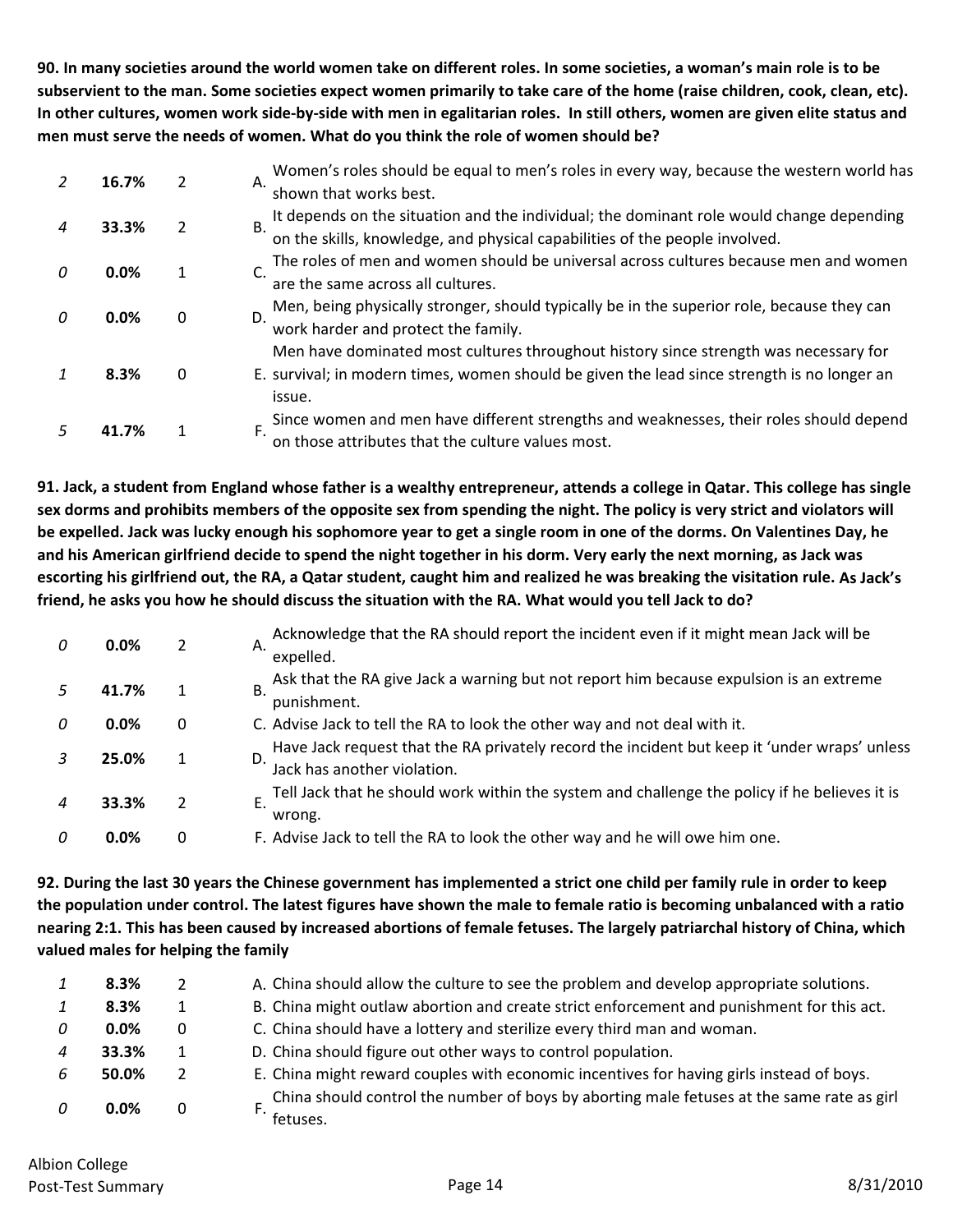93. A documentary produced by a Russian filmmaker described the history and politics of Mongolia, one of Russia's largest neighbors. The documentary described the greatness and size of the early Mongolian empire under Genghis Khan, but was quick to criticize the early society because of the atrocities that occurred under their barbaric leader. As the documentary moved to modern times, it described the Mongolian people as peasants, still very nomadic and barbaric in their ways. The **narrator referred to the civilization as one that would do well to adopt more modern ways.**

| 0 | $0.0\%$ |   | A. There is a clear lack of understanding of Mongolian culture.                                    |  |
|---|---------|---|----------------------------------------------------------------------------------------------------|--|
| 0 | $0.0\%$ | 0 | B. I agree with the claims of this documentary.                                                    |  |
|   | 41.7%   |   | C. Cultures can be different without being better or worse.                                        |  |
|   | 8.3%    | 0 | The strengths of traditional Mongolian culture are lacking relative to today's world<br>standards. |  |
|   | 25.0%   |   | E. Mongolian culture may be better than it was represented.                                        |  |
|   | 25.0%   |   | F. I would prefer to draw my own conclusions.                                                      |  |

94. Many cultures have a history of arranged marriages where the parents of children decide early in the child's life who they will wed when they reach a specific age. The dominant western culture, however, does not adhere to this cultural practice. As the world becomes more and more integrated, there are many immigrants to western societies, who still **practice arranged marriages. What is your thinking about this practice?**

|  | 25.0% |   | Although my views are influenced by western culture, I think arranged marriages are<br>Α.            |
|--|-------|---|------------------------------------------------------------------------------------------------------|
|  |       |   | wrong.                                                                                               |
|  | 8.3%  | 0 | People who immigrate into a new culture should adopt the customs of that culture,<br>В.              |
|  |       |   | because it make life easier fo them.                                                                 |
|  | 25.0% |   | C. It does not matter what I think, this should be decided by the individuals.                       |
|  | 25.0% |   | D. I need more information about this practice to make a decision.                                   |
|  | 16.7% |   | The point is immaterial, because no one can be forced to marry someone they do not wish<br>to marry. |
|  | 0.0%  | 0 | F. Arranged marriages are fine because they are historically rooted in certain cultures.             |

95. You are in a small village in the southern part of Africa and you see a father and child sitting at a table with a bowl of fruit. You watch as the father strikes the child who has just taken a grape out of a bowl. Which of the following is most **likely?**

| 0 | $0.0\%$ | O             | A. The father is excessively abusive.                 |
|---|---------|---------------|-------------------------------------------------------|
| 0 | 0.0%    |               | B. The child deserved being stuck.                    |
|   | 25.0%   |               | C. This might be the appropriate cultural response.   |
| 6 | 50.0%   | $\mathcal{L}$ | D. Need more information about the culture to answer. |
|   | 8.3%    | 2             | E. Do not know.                                       |
|   | 16.7%   |               | F. 'a' 'b' and 'c' are equally possible.              |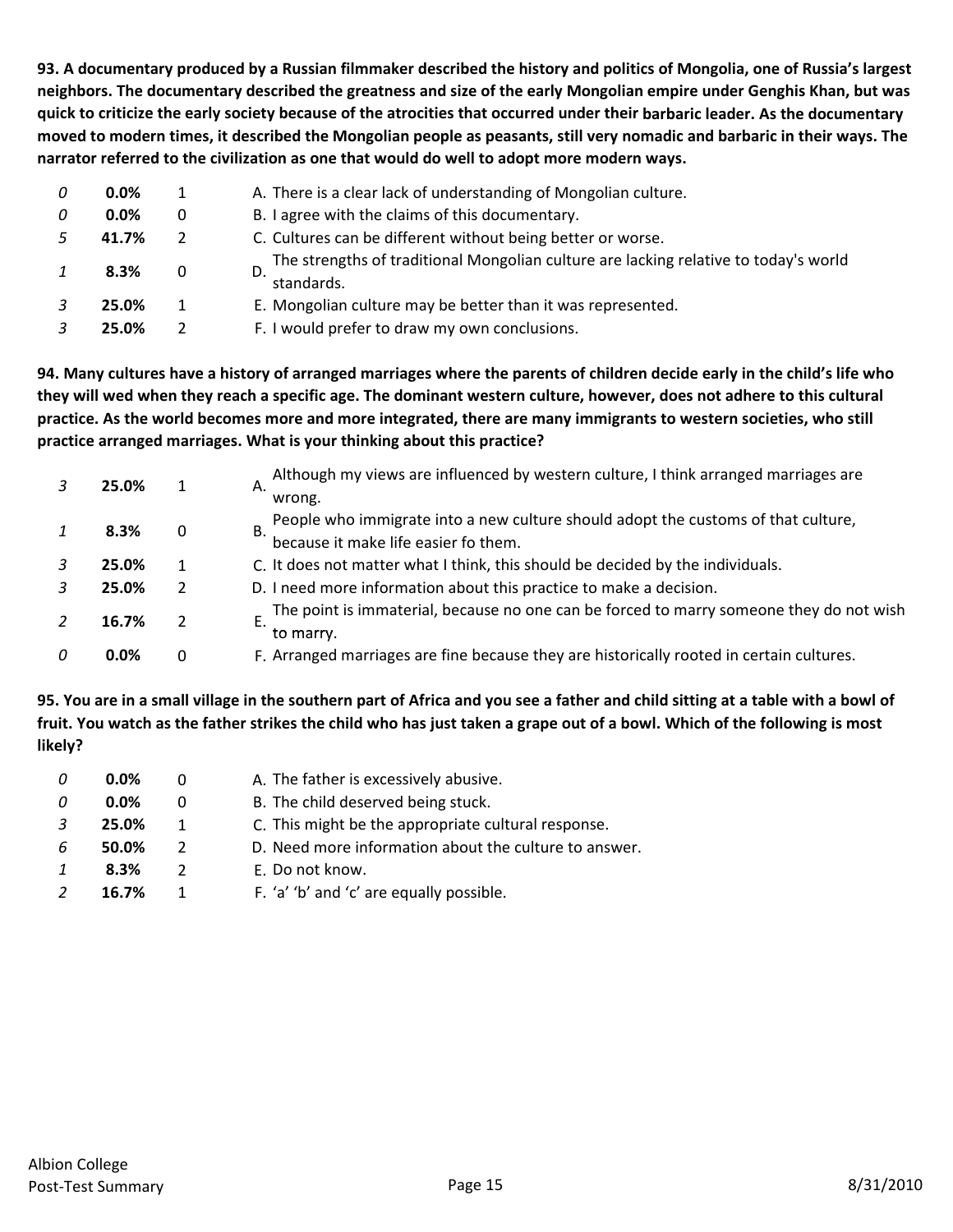96. Throughout history, people have developed legal systems and followed laws that often vary drastically from one culture to another. Most legal systems are rooted, at least partially, in the religious beliefs of the culture. While some cultures have outlawed certain acts that are deemed cruel and unusual, many cultures still use various practices that some call torture in order to gain compliance within a legal investigation. How would you best describe your position on this **issue?**

| 0 | 0.0%  | 0 | The Western world is always trying to push its values onto other cultures and perhaps it<br>А.<br>should just stay out of this issue. |
|---|-------|---|---------------------------------------------------------------------------------------------------------------------------------------|
|   | 8.3%  |   | The cultures that include the acts of torture in order to gain compliance are within their<br><b>B.</b><br>sovereign rights.          |
| n | 0.0%  | 0 | Societies should be allowed to use any practices they deem necessary on criminals and<br>uncooperative citizens.                      |
| 6 | 50.0% |   | Every individual should have certain rights of protection from cruel and unusual practices<br>D.<br>regardless of their culture.      |
|   | 8.3%  | 2 | Perhaps the United Nations should create certain legal rights that countries must adhere to<br>in order to be members.                |
|   | 33.3% |   | F. I am not sure where I stand on this issue.                                                                                         |

97. For thousands of years the dominant form of government was some form of monarchy. In the last several centuries, an **increasing number of governments have been popularly elected. Even popularly elected governments can vary widely,** ranging from republics to near dictatorships. Some countries still believe in the power of divine control. With which of the **following do you most agree?**

| 0 | 0.0%  | 0           | A. Monarchies are best because they typically have a history of success within the country.                           |
|---|-------|-------------|-----------------------------------------------------------------------------------------------------------------------|
| 0 | 0.0%  | 1           | Any popularly elected form of government is best for the people, because they most<br>resemble the system in the U.S. |
|   | 0.0%  | $\mathbf 0$ | Any form of government with strong central authority is best because there is less conflict<br>in policy decisions.   |
|   | 16.7% |             | Republics are best because they may spread the power, and allow better representation of<br>the people.               |
| h | 50.0% |             | It really depends on the culture and the people being served, because every culture has<br>F.<br>different needs.     |
|   | 33.3% |             | There is no one best form of government; it depends on the history and tradition of a<br>F<br>nation.                 |

98. An economist on World News Today was being interviewed about the differences and similarities between the United States (US) and the European Union (EU). The economist said the structure of the EU, with its constitution and goal of allowing freedom of worker movement across borders, was very much like the US and would likely create strong competition to the US economy. On the down side, however, she was quick to point out the difficulties of overcoming the various nationalistic attitudes, which the US did not have. Overall, she thought it would be interesting to see how the two **economies would compete.**

| $0.0\%$ | $\Omega$ | A. The European Union likely has a better economic system than the United States.                                            |
|---------|----------|------------------------------------------------------------------------------------------------------------------------------|
| $0.0\%$ | 1        | B. Two more-dissimilar economic systems may have been a more valuable comparison.                                            |
| 8.3%    | 0        | C. The United States has a better economic system that the European Union.                                                   |
| 41.7%   |          | D. The contrast and comparison of these two economies, while difficult, could be useful.                                     |
| 16.7%   |          | E. It is difficult to compare economic systems with much accuracy or value.                                                  |
| 33.3%   |          | This comparison is a valuable exercise in understanding how similarities and differences can<br>be analyzed across cultures. |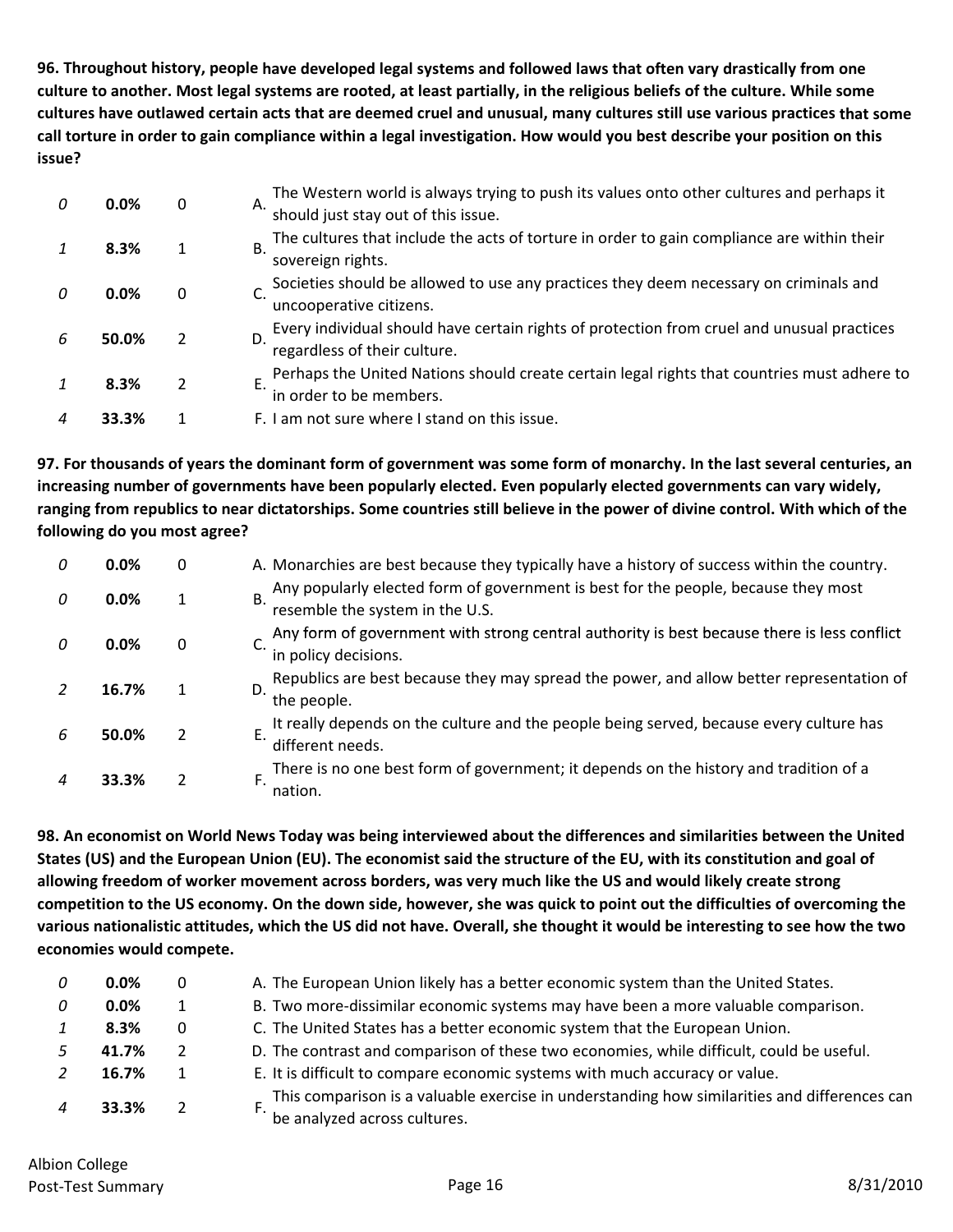99. A large multinational corporation was seeking to open an office in the capital of Nigeria. The formal process called for the company to submit an application to the ministry of commerce. One of the executives for international operations completed the application and submitted it. Several months went by with no response. The executive decided to meet with the administrator, but had a difficult time getting an appointment. After trying several times, the receptionist implied that a "gratuity" (money) would help get an appointment. The executive was outraged at the thought of a bribe and left. **What should he do next?**

| 0 | 0.0%  | 0            | A. The executive should immediately report the receptionist to a government minister.                                                              |
|---|-------|--------------|----------------------------------------------------------------------------------------------------------------------------------------------------|
|   | 16.7% |              | B. The executive should let some time pass and see what happens next.                                                                              |
| 4 | 33.3% | $\mathbf{2}$ | C. The executive should learn whether paying the gratuity is a cultural custom.                                                                    |
|   | 25.0% | 0            | The executive should advise the corporation that it should immediately abandon its plan<br>D.<br>for the new office since this country is corrupt. |
|   | 8.3%  |              | The executive should explain to the receptionist that bribes are not permitted by his<br>company.                                                  |
|   | 16.7% |              | The executive should hire a local person to deal with the cultural complexities of doing<br>business in the capital city.                          |
|   |       |              |                                                                                                                                                    |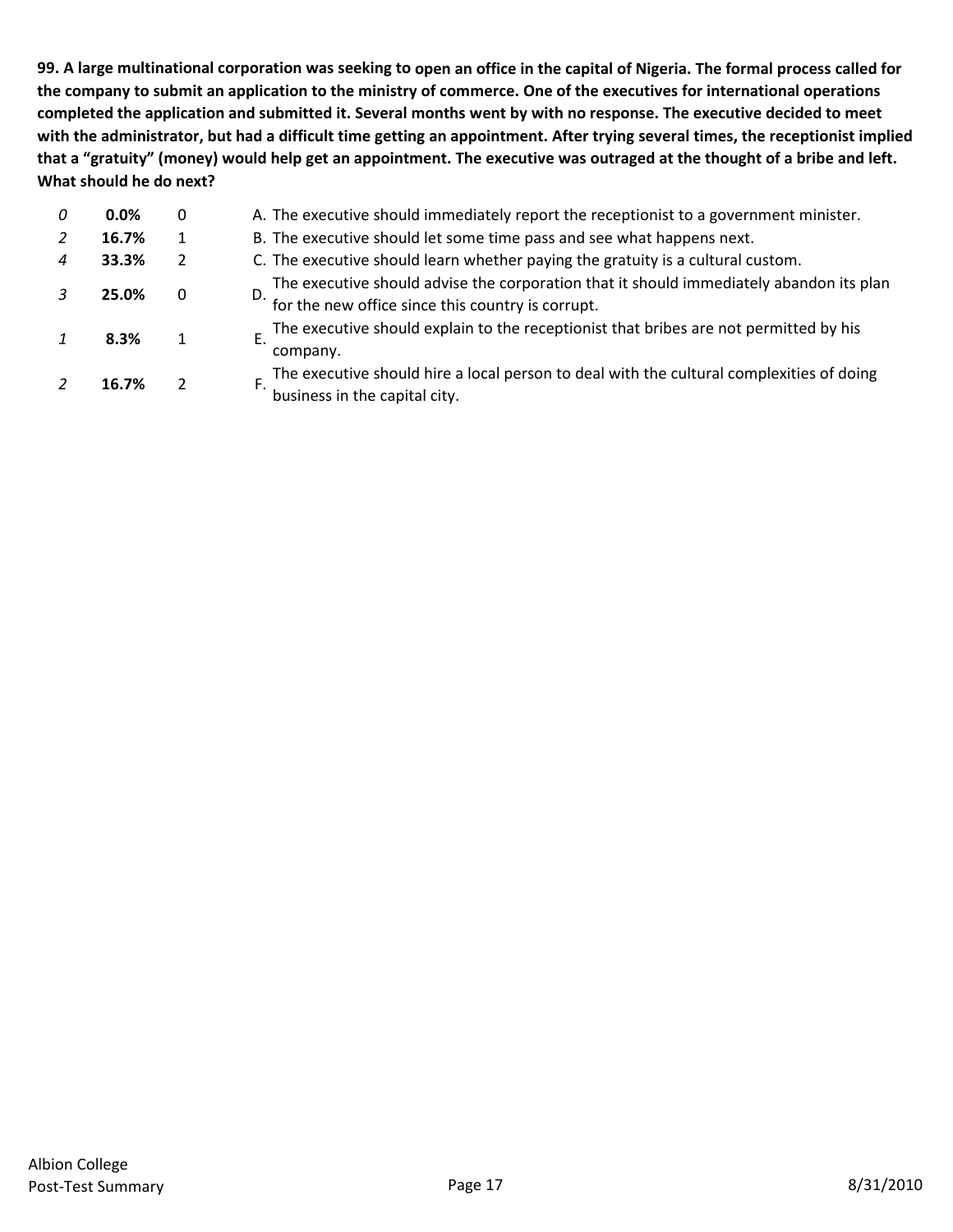#### **Statements**

|                                                                                                                                                           | N  | Mean | Std.<br>Dev. |
|-----------------------------------------------------------------------------------------------------------------------------------------------------------|----|------|--------------|
| 100. I make judgments about other people's customs based on historical and political context.                                                             | 12 | 3.92 | 1.56         |
| 101. I rarely think about the ways that cultural norms influence the behavior of people.                                                                  | 12 | 2.75 | 1.60         |
| 102. In my opinion, based on their practices and traditions some cultures are better than others are.                                                     | 12 | 3.00 | 1.65         |
| 103. Our responsibility to people of other races and nationalities should be as great as our<br>responsibility to people of our own nationality and race. | 12 | 4.17 | 1.40         |
| 104. I tend to think a lot about the influence that society has on my behavior.                                                                           | 12 | 5.08 | 1.16         |
| 105. It is important to become multi-culturally competent.                                                                                                | 12 | 5.83 | 1.19         |
| 106. I am very comfortable with having business dealings with people from other cultures.                                                                 | 12 | 4.75 | 0.97         |
| 107. Every person bears responsibility for the well-being of people throughout the world.                                                                 | 12 | 4.83 | 0.83         |
| 108. International conflicts are most often caused by differences in cultural views.                                                                      | 12 | 4.83 | 0.83         |
| 109. I am interested in understanding how my own thinking works when I make judgments about<br>people from other cultures.                                | 12 | 5.25 | 1.06         |
| 110. It is difficult to make comparisons between cultures since one's own cultural perspective tends<br>to influence his/her thinking.                    | 12 | 5.00 | 1.21         |
| 111. Any individual, regardless of his or her beliefs, should be allowed to live wherever he or she<br>wants in the world.                                | 12 | 4.67 | 1.15         |
| 112. My social identity (race, class, gender, age, ability, etc.) shapes my values and beliefs.                                                           | 12 | 4.83 | 1.34         |
| 113. Off-campus study creates important new opportunities of personal development.                                                                        | 12 | 6.00 | 1.13         |
| 114. I am very comfortable in small social gatherings with people from another culture.                                                                   | 12 | 5.58 | 1.00         |
| 115. We are all responsible to help in any way we can when a disaster strikes another nation.                                                             | 12 | 4.92 | 1.08         |
| 116. The way I think about societal issues are determined primarily by my culture.                                                                        | 12 | 4.58 | 1.00         |
| 117. I tend to take people's behavior at face value and not worry about their nationality or culture.                                                     | 12 | 3.42 | 1.44         |
| 118. Every society's values are inherently appropriate for the people of that culture.                                                                    | 12 | 4.08 | 1.00         |
| 119. We should teach our children to uphold the welfare of all people everywhere, even if it may be<br>against the best interests of our own country.     | 12 | 4.42 | 0.79         |
| 120. The culture in which a person lives has the greatest influence on his/her values and beliefs.                                                        | 12 | 5.00 | 0.85         |
| 121. Living in another culture promotes an individual's personal identity development.                                                                    | 12 | 5.83 | 1.03         |
| 122. All college students upon graduation should be able to interact with people from diverse<br>cultures.                                                | 12 | 5.33 | 1.15         |
| 123. It is important to be personally involved in solutions to major global challenges.                                                                   | 12 | 5.25 | 1.14         |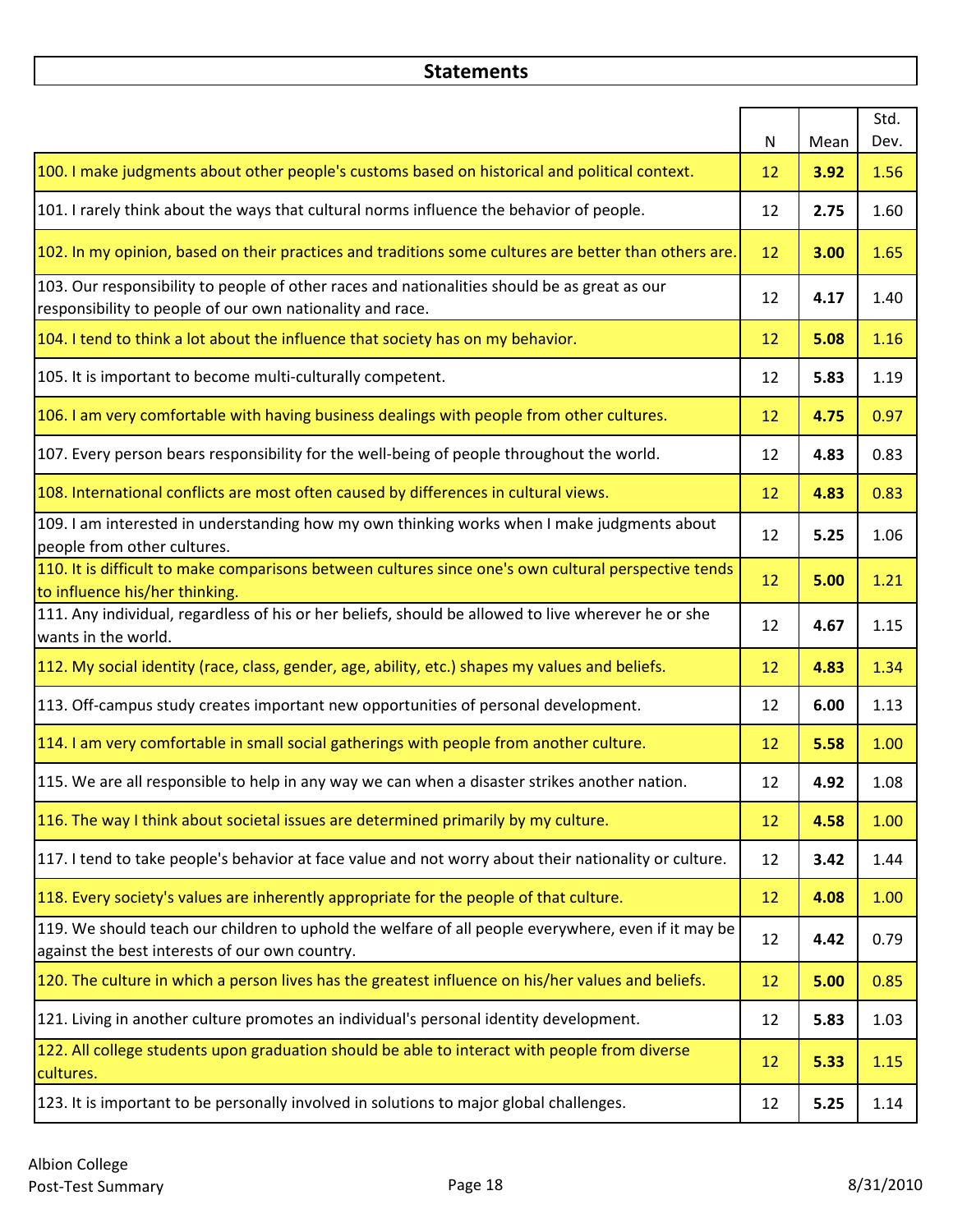#### **100. I make judgments about other people's customs based on historical and political context.**

|          |           | 8.3% 1 - Completely disagree |                                  |
|----------|-----------|------------------------------|----------------------------------|
| 2        | 16.7% 2   |                              |                                  |
| $\Omega$ | $0.0\%$ 3 |                              | Mean level of agreement = $3.92$ |
| -5       | 41.7% 4   |                              | Std. Dev. $= 1.56$               |
| 2        | 16.7% 5   |                              |                                  |
|          | 16.7% 6   |                              |                                  |

**0.0%** 7 ‐ Completely agree

#### **101. I rarely think about the ways that cultural norms influence the behavior of people.**

| $\overline{4}$ |           | 33.3% 1 - Completely disagree      |                                  |
|----------------|-----------|------------------------------------|----------------------------------|
| 2              | 16.7% 2   |                                    |                                  |
| $1 \quad$      | $8.3\%$ 3 |                                    | Mean level of agreement $= 2.75$ |
| $\mathbf{3}$   | 25.0% 4   |                                    | Std. Dev. $= 1.60$               |
| $\overline{2}$ | 16.7% 5   |                                    |                                  |
| $\Omega$       | $0.0\%$ 6 |                                    |                                  |
|                |           | 0 <b>0.0%</b> 7 - Completely agree |                                  |

**102. In my opinion, based on their practices and traditions some cultures are better than others are.**

| 3             |            | 25.0% 1 - Completely disagree    |                                  |
|---------------|------------|----------------------------------|----------------------------------|
| 2             | 16.7% 2    |                                  |                                  |
|               | $16.7\%$ 3 |                                  | Mean level of agreement $=$ 3.00 |
| 3             | 25.0% 4    |                                  | Std. Dev. $= 1.65$               |
| $\mathcal{I}$ | $8.3\%$ 5  |                                  |                                  |
| 1             | $8.3\%$ 6  |                                  |                                  |
| 0             |            | <b>0.0%</b> 7 - Completely agree |                                  |

103. Our responsibility to people of other races and nationalities should be as great as our responsibility to people of our **own nationality and race.**

| -0             | $0.0\%$ 2      |                                  |
|----------------|----------------|----------------------------------|
| $\overline{4}$ | <b>33.3%</b> 3 | Mean level of agreement = $4.17$ |
| -6             | 50.0% 4        | Std. Dev. $= 1.40$               |
| 0              | $0.0\%$ 5      |                                  |
| 0              | $0.0\%$ 6      |                                  |

**16.7%** 7 ‐ Completely agree

**8.3%** 7 ‐ Completely agree

**0.0%** 1 ‐ Completely disagree

**104. I tend to think a lot about the influence that society has on my behavior.**

|               |                | <b>0.0%</b> 1 - Completely disagree |                                  |
|---------------|----------------|-------------------------------------|----------------------------------|
| 0             | $0.0\%$ 2      |                                     |                                  |
| $\mathcal{I}$ | $8.3\%$ 3      |                                     | Mean level of agreement = $5.08$ |
| 3             | 25.0% 4        |                                     | Std. Dev. $= 1.16$               |
| 3             | 25.0% 5        |                                     |                                  |
|               | <b>33.3%</b> 6 |                                     |                                  |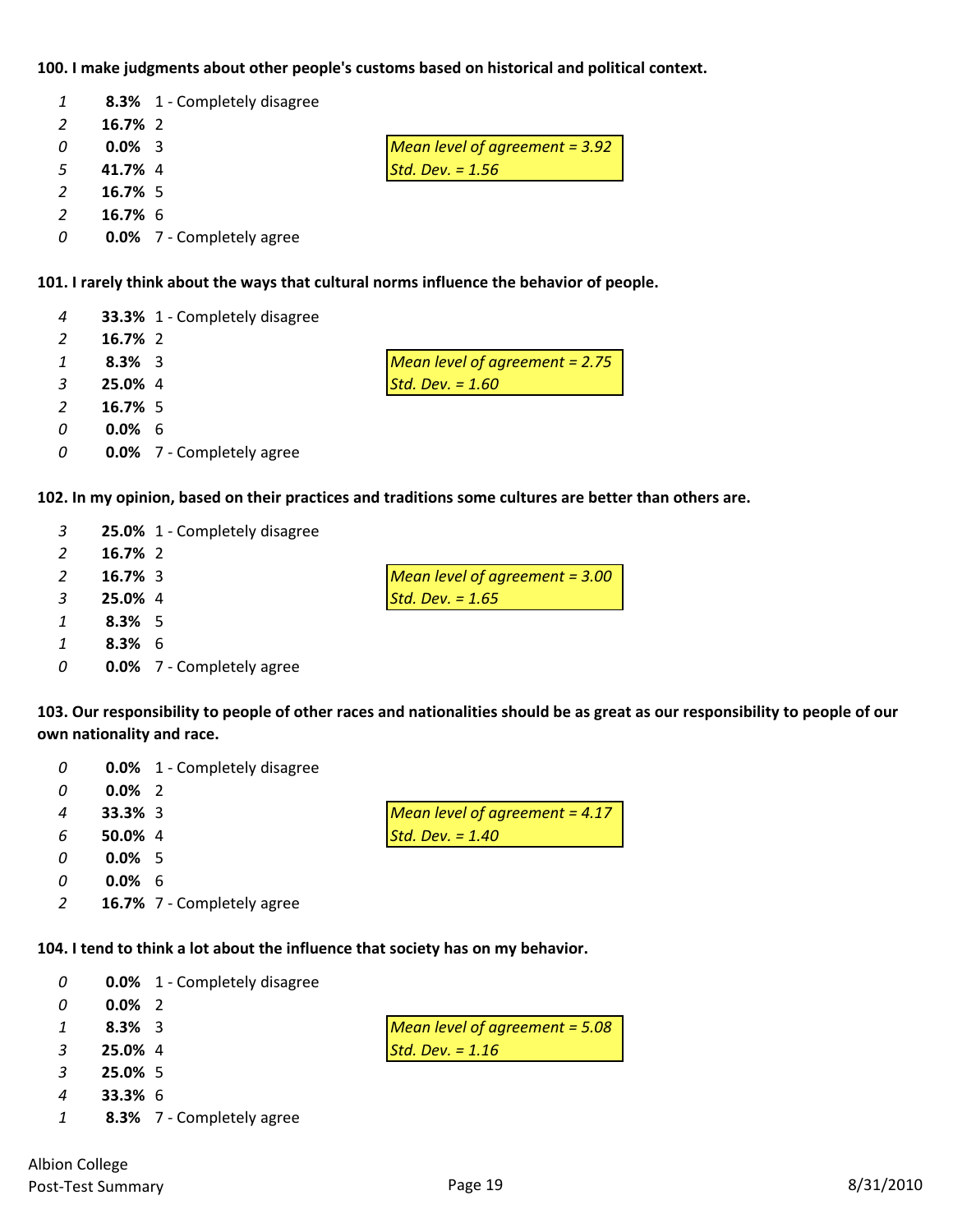#### **105. It is important to become multi‐culturally competent.**

| 0             |           | <b>0.0%</b> 1 - Completely disagree |                                  |
|---------------|-----------|-------------------------------------|----------------------------------|
| 0             | $0.0\%$ 2 |                                     |                                  |
| 0             | $0.0\%$ 3 |                                     | Mean level of agreement = $5.83$ |
| $\mathcal{E}$ | 25.0% 4   |                                     | Std. Dev. $= 1.19$               |
| 0             | $0.0\%$ 5 |                                     |                                  |
| - 5           | 41.7% 6   |                                     |                                  |
| 4             |           | 33.3% 7 - Completely agree          |                                  |

#### **106. I am very comfortable with having business dealings with people from other cultures.**

| 0              |                | <b>0.0%</b> 1 - Completely disagree |                                  |
|----------------|----------------|-------------------------------------|----------------------------------|
| 0              | $0.0\%$ 2      |                                     |                                  |
| $\mathcal{I}$  | $8.3\%$ 3      |                                     | Mean level of agreement = $4.75$ |
| $\overline{4}$ | 33.3% 4        |                                     | Std. Dev. $= 0.97$               |
| $\overline{4}$ | <b>33.3%</b> 5 |                                     |                                  |
| $\overline{3}$ | $25.0\%$ 6     |                                     |                                  |
| 0              |                | <b>0.0%</b> 7 - Completely agree    |                                  |

#### **107. Every person bears responsibility for the well‐being of people throughout the world.**

| 0              |                | <b>0.0%</b> 1 - Completely disagree |                                  |
|----------------|----------------|-------------------------------------|----------------------------------|
| 0              | $0.0\%$ 2      |                                     |                                  |
| 0              | $0.0\%$ 3      |                                     | Mean level of agreement $= 4.83$ |
| $\overline{a}$ | <b>33.3%</b> 4 |                                     | Std. Dev. $= 0.83$               |
| <sup>7</sup>   | 58.3% 5        |                                     |                                  |
|                | $0.0\%$ 6      |                                     |                                  |

# **8.3%** 7 ‐ Completely agree

#### **108. International conflicts are most often caused by differences in cultural views.**

| 0            |                | <b>0.0%</b> 1 - Completely disagree |                                  |
|--------------|----------------|-------------------------------------|----------------------------------|
| 0            | $0.0\%$ 2      |                                     |                                  |
| 0            | $0.0\%$ 3      |                                     | Mean level of agreement $= 4.83$ |
| -5           | 41.7% 4        |                                     | Std. Dev. $= 0.83$               |
| 4            | <b>33.3%</b> 5 |                                     |                                  |
| $\mathbf{R}$ | $25.0\%$ 6     |                                     |                                  |
| 0            |                | <b>0.0%</b> 7 - Completely agree    |                                  |

109. I am interested in understanding how my own thinking works when I make judgments about people from other **cultures.**

| - 0 |  | <b>0.0%</b> 1 - Completely disagree |
|-----|--|-------------------------------------|
|-----|--|-------------------------------------|

- **0.0%** 2
- **0.0%** 3 *Mean level of agreement = 5.25*
- **25.0%** 4 *Std. Dev. = 1.06*
- **41.7%** 5
- **16.7%** 6
- **16.7%** 7 ‐ Completely agree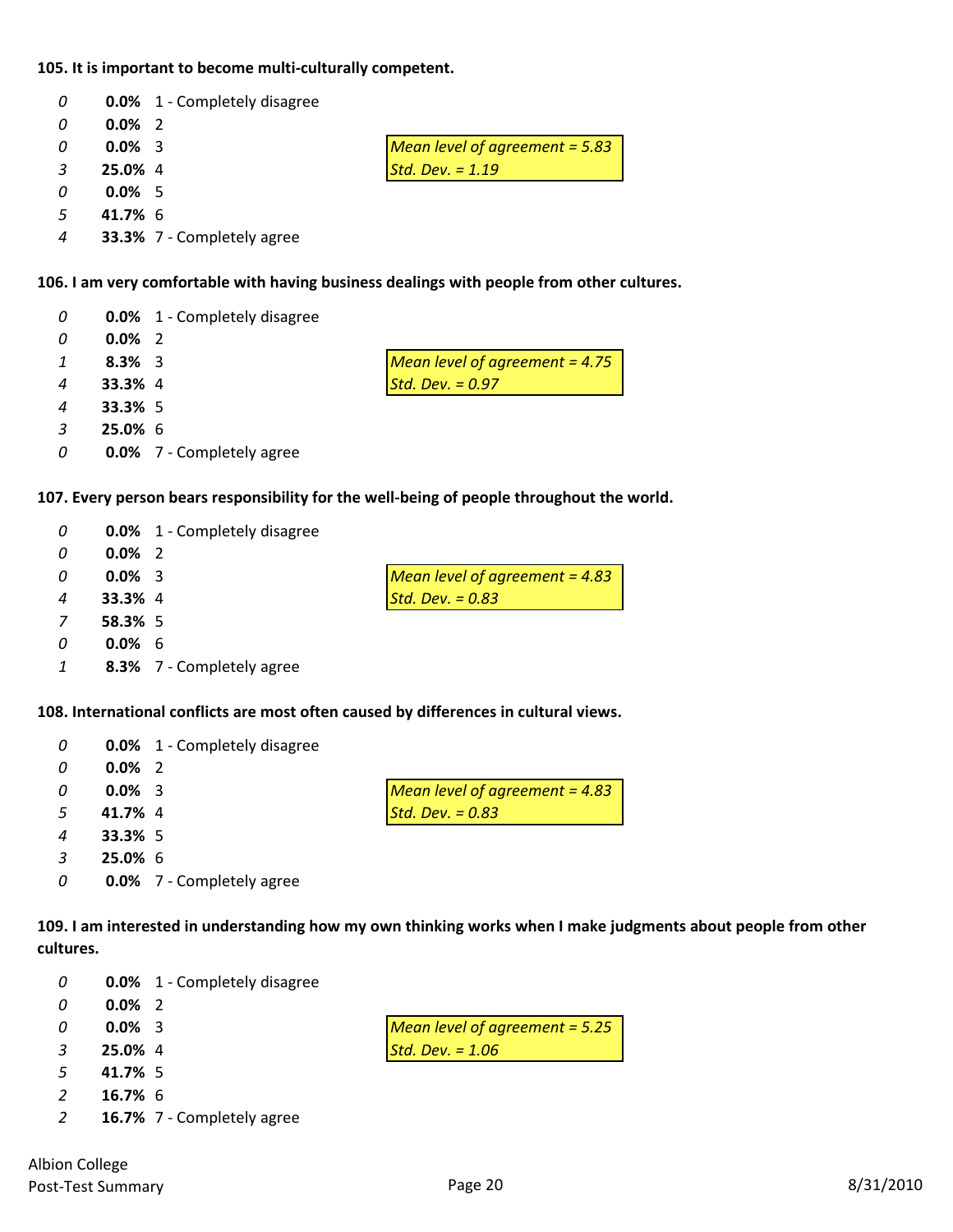110. It is difficult to make comparisons between cultures since one's own cultural perspective tends to influence his/her **thinking.**

| 0              |                | <b>0.0%</b> 1 - Completely disagree |                                  |
|----------------|----------------|-------------------------------------|----------------------------------|
| 0              | $0.0\%$ 2      |                                     |                                  |
| 1              | $8.3\%$ 3      |                                     | Mean level of agreement $=$ 5.00 |
| $\overline{A}$ | 33.3% 4        |                                     | Std. Dev. $= 1.21$               |
| $\mathcal{L}$  | $16.7\%$ 5     |                                     |                                  |
| 4              | <b>33.3% 6</b> |                                     |                                  |
|                |                | 8.3% 7 - Completely agree           |                                  |

111. Any individual, regardless of his or her beliefs, should be allowed to live wherever he or she wants in the world.

| 0             |            | <b>0.0%</b> 1 - Completely disagree |                                  |
|---------------|------------|-------------------------------------|----------------------------------|
| 0             | $0.0\%$ 2  |                                     |                                  |
| $\mathcal{L}$ | $16.7\%$ 3 |                                     | Mean level of agreement = $4.67$ |
| 3             | 25.0% 4    |                                     | Std. Dev. $= 1.15$               |
| 5             | 41.7% 5    |                                     |                                  |
| 1             | $8.3\%$ 6  |                                     |                                  |
| 1             |            | 8.3% 7 - Completely agree           |                                  |
|               |            |                                     |                                  |

**112. My social identity (race, class, gender, age, ability, etc.) shapes my values and beliefs.**

| 0 |                | <b>0.0%</b> 1 - Completely disagree |                                  |
|---|----------------|-------------------------------------|----------------------------------|
| 0 | $0.0\%$ 2      |                                     |                                  |
|   | $16.7\%$ 3     |                                     | Mean level of agreement = $4.83$ |
| 3 | 25.0% 4        |                                     | Std. Dev. $= 1.34$               |
| 4 | <b>33.3%</b> 5 |                                     |                                  |
|   | $8.3\%$ 6      |                                     |                                  |
|   |                | 16.7% 7 - Completely agree          |                                  |

**113. Off‐campus study creates important new opportunities of personal development.**

| 0 |  | <b>0.0%</b> 1 - Completely disagree |
|---|--|-------------------------------------|
|---|--|-------------------------------------|

- **0.0%** 2
- 
- **16.7%** 4 *Std. Dev. = 1.13*
- **8.3%** 5
- **33.3%** 6
- **41.7%** 7 ‐ Completely agree

| $0.0\%$ 3 | Mean level of agreement = $6.00$ |
|-----------|----------------------------------|
| 16.7% 4   | Std. Dev. $= 1.13$               |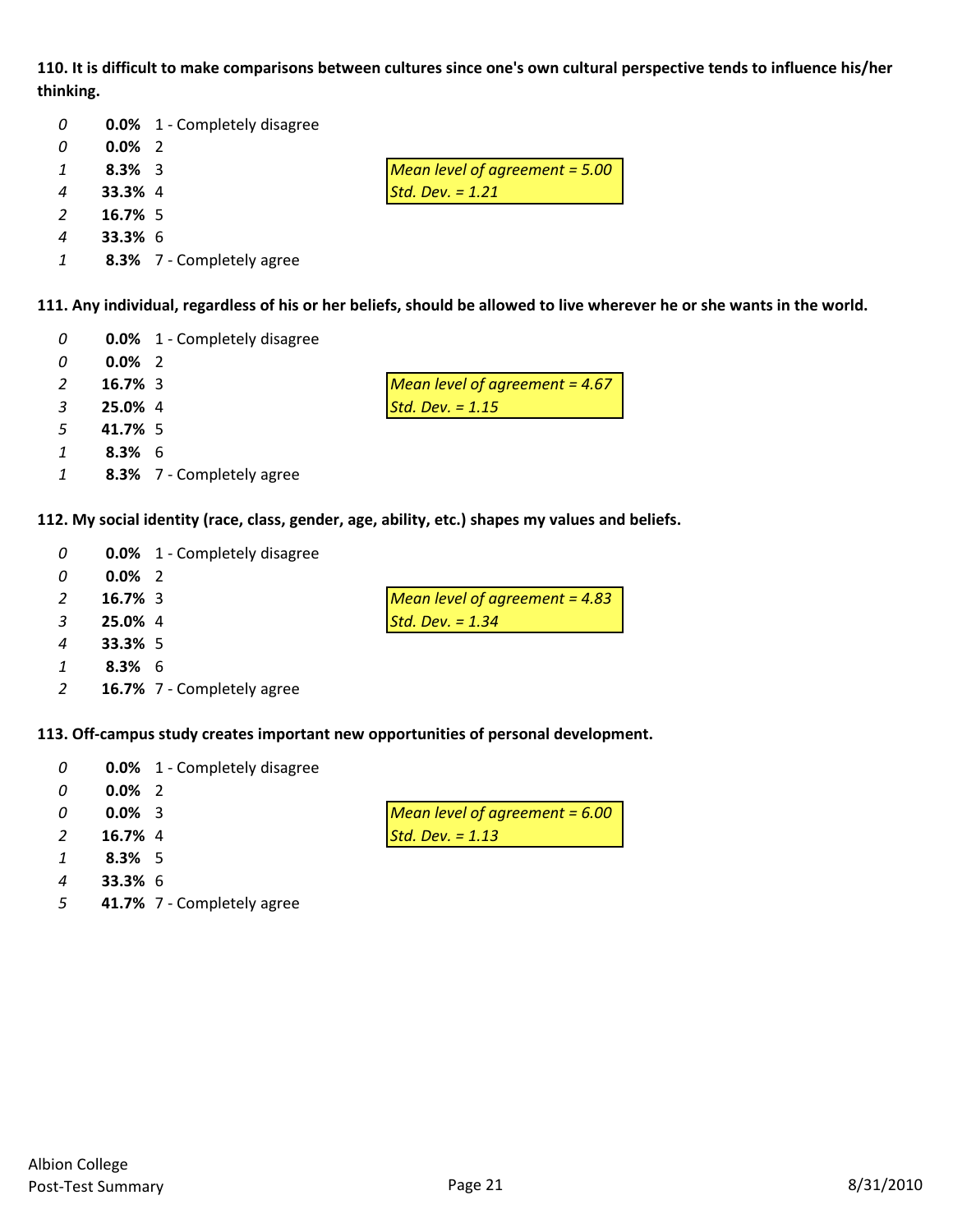#### **114. I am very comfortable in small social gatherings with people from another culture.**

| $\overline{0}$ |           | <b>0.0%</b> 1 - Completely disagree |                                |
|----------------|-----------|-------------------------------------|--------------------------------|
| -0             | $0.0\%$ 2 |                                     |                                |
| $\Omega$       | $0.0\%$ 3 |                                     | Mean level of agreement = 5.58 |
| 2              | 16.7% 4   |                                     | Std. Dev. $= 1.00$             |
| $\mathcal{E}$  | 25.0% 5   |                                     |                                |
| -5             | 41.7% 6   |                                     |                                |

**16.7%** 7 ‐ Completely agree

### **115. We are all responsible to help in any way we can when a disaster strikes another nation.**

| 0            |            | <b>0.0%</b> 1 - Completely disagree |                                       |
|--------------|------------|-------------------------------------|---------------------------------------|
| 0            | $0.0\%$ 2  |                                     |                                       |
| 0            | $0.0\%$ 3  |                                     | <b>Mean level of agreement = 4.92</b> |
| 6            | 50.0% 4    |                                     | Std. Dev. $= 1.08$                    |
| 2            | 16.7% 5    |                                     |                                       |
| 3            | $25.0\%$ 6 |                                     |                                       |
| $\mathbf{1}$ |            | 8.3% 7 - Completely agree           |                                       |

#### **116. The way I think about societal issues are determined primarily by my culture.**

| 0             |            | <b>0.0%</b> 1 - Completely disagree |                                  |
|---------------|------------|-------------------------------------|----------------------------------|
| 0             | $0.0\%$ 2  |                                     |                                  |
|               | $16.7\%$ 3 |                                     | Mean level of agreement = $4.58$ |
| $\mathcal{R}$ | 25.0% 4    |                                     | Std. Dev. $= 1.00$               |
| - 5           | 41.7% 5    |                                     |                                  |

#### 117. I tend to take people's behavior at face value and not worry about their nationality or culture.

| 0  |           | <b>0.0%</b> 1 - Completely disagree |                                  |
|----|-----------|-------------------------------------|----------------------------------|
| -5 | 41.7% 2   |                                     |                                  |
|    | $8.3\%$ 3 |                                     | Mean level of agreement $= 3.42$ |
|    | 25.0% 4   |                                     | Std. Dev. $= 1.44$               |
|    | 16.7% 5   |                                     |                                  |
|    | $8.3\%$ 6 |                                     |                                  |
| 0  |           | <b>0.0%</b> 7 - Completely agree    |                                  |

#### **118. Every society's values are inherently appropriate for the people of that culture.**

| 0 |           | <b>0.0%</b> 1 - Completely disagree |                                  |
|---|-----------|-------------------------------------|----------------------------------|
| 1 | $8.3\%$ 2 |                                     |                                  |
|   | $8.3\%$ 3 |                                     | Mean level of agreement $=$ 4.08 |
| 7 | 58.3% 4   |                                     | Std. Dev. $= 1.00$               |
|   | 16.7% 5   |                                     |                                  |
|   | $8.3\%$ 6 |                                     |                                  |
| 0 |           | <b>0.0%</b> 7 - Completely agree    |                                  |

**16.7%** 6

**0.0%** 7 ‐ Completely agree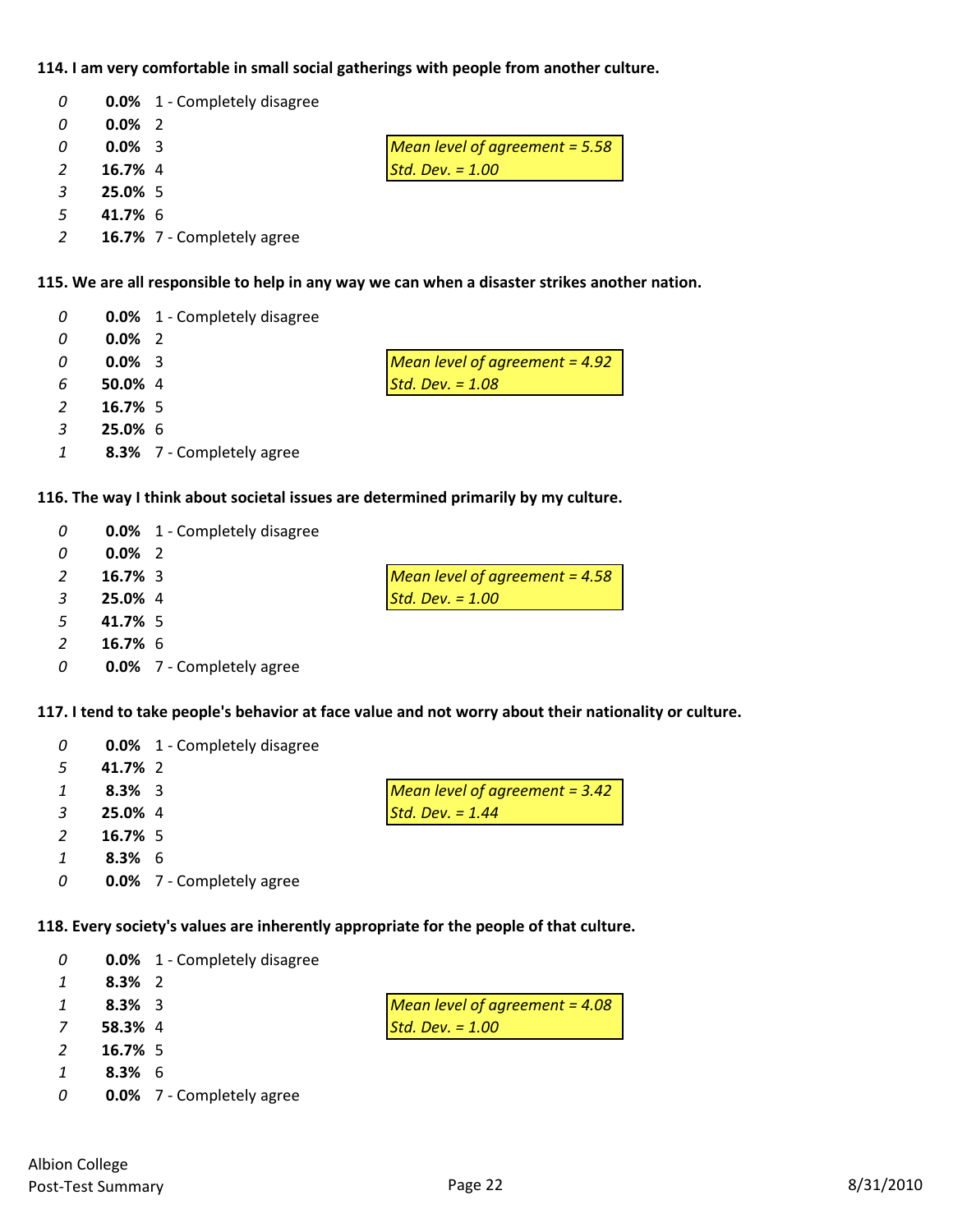119. We should teach our children to uphold the welfare of all people everywhere, even if it may be against the best **interests of our own country.**

| 0              |                | <b>0.0%</b> 1 - Completely disagree |                                  |
|----------------|----------------|-------------------------------------|----------------------------------|
| 0              | $0.0\%$ 2      |                                     |                                  |
| $\mathcal{I}$  | $8.3\%$ 3      |                                     | Mean level of agreement = $4.42$ |
| 6              | $50.0\%$ 4     |                                     | Std. Dev. $= 0.79$               |
| $\overline{4}$ | <b>33.3%</b> 5 |                                     |                                  |
|                | $8.3\%$ 6      |                                     |                                  |

**0.0%** 7 ‐ Completely agree

**120. The culture in which a person lives has the greatest influence on his/her values and beliefs.**

| 0 |                | <b>0.0%</b> 1 - Completely disagree |                                  |
|---|----------------|-------------------------------------|----------------------------------|
| 0 | $0.0\%$ 2      |                                     |                                  |
| 0 | $0.0\%$ 3      |                                     | Mean level of agreement $=$ 5.00 |
| 4 | 33.3% 4        |                                     | Std. Dev. $= 0.85$               |
| 4 | <b>33.3%</b> 5 |                                     |                                  |
| 4 | <b>33.3% 6</b> |                                     |                                  |
| 0 |                | <b>0.0%</b> 7 - Completely agree    |                                  |

**121. Living in another culture promotes an individual's personal identity development.**

| 0             |            | <b>0.0%</b> 1 - Completely disagree |                                  |
|---------------|------------|-------------------------------------|----------------------------------|
| 0             | $0.0\%$ 2  |                                     |                                  |
| n             | $0.0\%$ 3  |                                     | Mean level of agreement $= 5.83$ |
| 2             | 16.7% 4    |                                     | Std. Dev. $= 1.03$               |
| $\mathcal{I}$ | $8.3\%$ 5  |                                     |                                  |
| 6             | $50.0\%$ 6 |                                     |                                  |
|               |            |                                     |                                  |

**25.0%** 7 ‐ Completely agree

**122. All college students upon graduation should be able to interact with people from diverse cultures.**

| 0                | <b>0.0%</b> 1 - Completely disagree |                                  |
|------------------|-------------------------------------|----------------------------------|
| 0                | $0.0\%$ 2                           |                                  |
| 0                | $0.0\%$ 3                           | Mean level of agreement $= 5.33$ |
| $\boldsymbol{4}$ | <b>33.3%</b> 4                      | Std. Dev. $= 1.15$               |
| 2                | $16.7\%$ 5                          |                                  |
| 4                | <b>33.3% 6</b>                      |                                  |
| 2                | 16.7% 7 - Completely agree          |                                  |

**123. It is important to be personally involved in solutions to major global challenges.**

| 0              |                | <b>0.0%</b> 1 - Completely disagree |                                |
|----------------|----------------|-------------------------------------|--------------------------------|
| -0             | $0.0\%$ 2      |                                     |                                |
| -0             | $0.0\%$ 3      |                                     | Mean level of agreement = 5.25 |
| $\overline{4}$ | <b>33.3%</b> 4 |                                     | Std. Dev. $= 1.14$             |
|                | 25.0% 5        |                                     |                                |
|                |                |                                     |                                |

- **25.0%** 6
- **16.7%** 7 ‐ Completely agree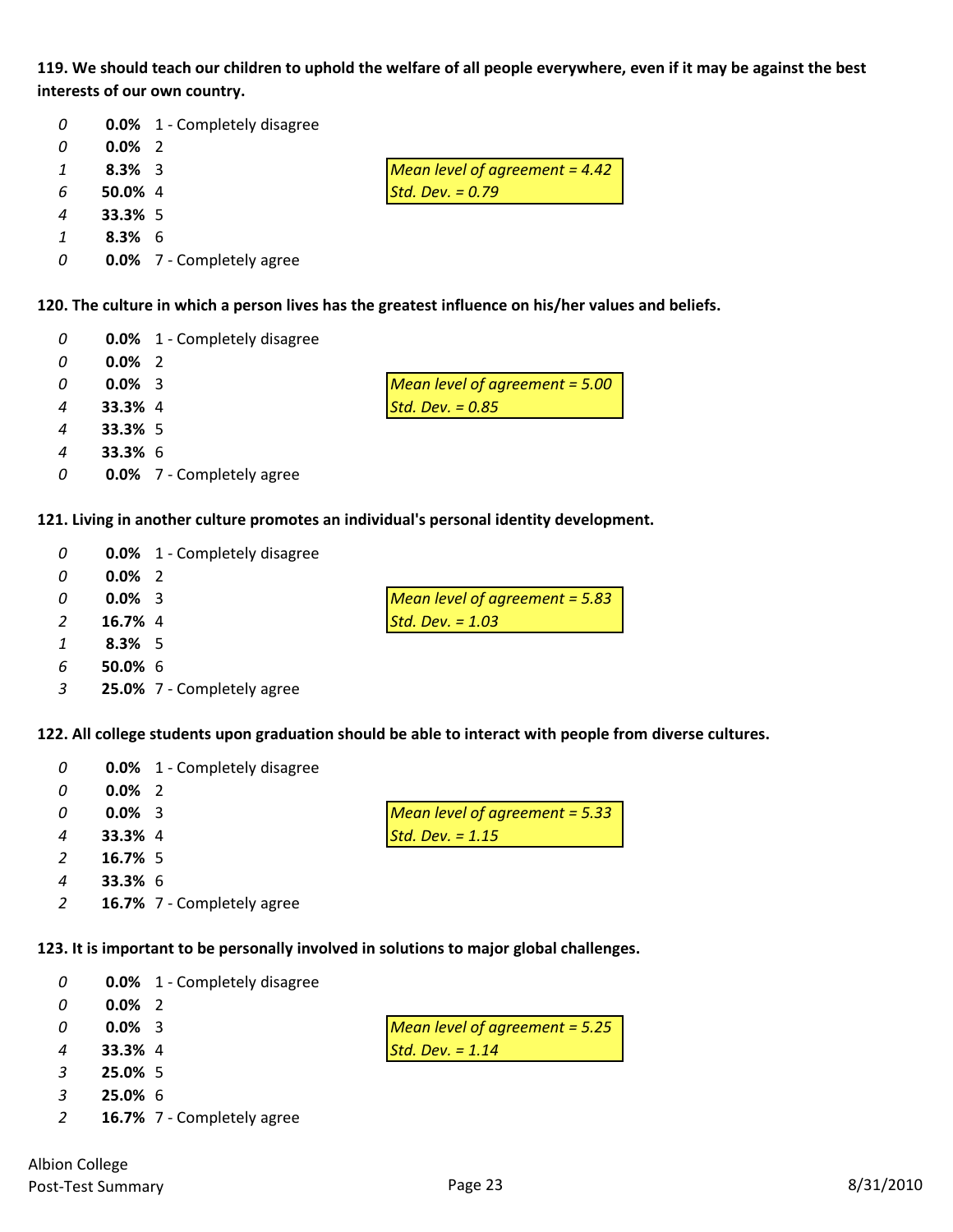# **Score Summary**

|                                                         |                                                                                                    |                 | <b>Mean Scenario Score</b> |    | <b>Mean Statement Score</b> |  |
|---------------------------------------------------------|----------------------------------------------------------------------------------------------------|-----------------|----------------------------|----|-----------------------------|--|
| I. The ability to reason by developing an understanding |                                                                                                    |                 | Mean                       | N  | <b>Mean</b>                 |  |
|                                                         | I A. Culture influences how one thinks and reasons.                                                | 12 <sub>1</sub> | 1.53                       | 12 | 4.44                        |  |
| 2                                                       | <b>IB.</b> There are differences between cultures, which influence<br>norms.                       | 12              | 1.44                       | 12 | 5.03                        |  |
| з                                                       | I C. Every culture has internal logic; its strengths and weaknesses<br>can be critically compared. | 12              | 1.75                       | 12 | 4.69                        |  |
| 4                                                       | <b>ID.</b> Certain universals of human existence transcend cultural<br>differences.                | 12              | 1.69                       | 12 | 4.42                        |  |

|   |                                                                                                                                                       | <b>Mean Scenario Score</b> |      | <b>Mean Statement Score</b> |      |
|---|-------------------------------------------------------------------------------------------------------------------------------------------------------|----------------------------|------|-----------------------------|------|
|   | II. A self-knowledge which:                                                                                                                           | N                          | Mean | N                           | Mean |
| 5 | <b>II A.</b> Allows one to understand the ways that one's culture has<br>shaped his/her values or beliefs.                                            | 12                         | 1.53 | 12                          | 4.97 |
|   | II B. Allows one to continue the development of his/her personal<br>lidentity (values, beliefs, goals, etc.) based on a multicultural<br>perspective. | 12                         | 1.58 | 12                          | 5.89 |

|                                                                    |                                                                                    | <b>Mean Scenario Score</b> |      | <b>Mean Statement Score</b> |      |
|--------------------------------------------------------------------|------------------------------------------------------------------------------------|----------------------------|------|-----------------------------|------|
| III. A capacity for effective action, which includes:<br>N<br>Mean |                                                                                    | N                          | Mean |                             |      |
|                                                                    | <b>III A.</b> The skills to operate effectively in multicultural situations.       | 12                         | 1.67 | 12                          | 5.22 |
| 8                                                                  | <b>III B.</b> The motivation to address issues of contemporary global<br>Iconcern. |                            | 1.14 | 12                          | 5.00 |

|                | <b>Mean Scenario Score</b> |      | <b>Mean Statement Score I</b> |      |
|----------------|----------------------------|------|-------------------------------|------|
|                | N                          | Mean | N                             | Mean |
| <b>Overall</b> | $2\pi$<br><u> 25</u>       | 1.54 | 24                            | 4.96 |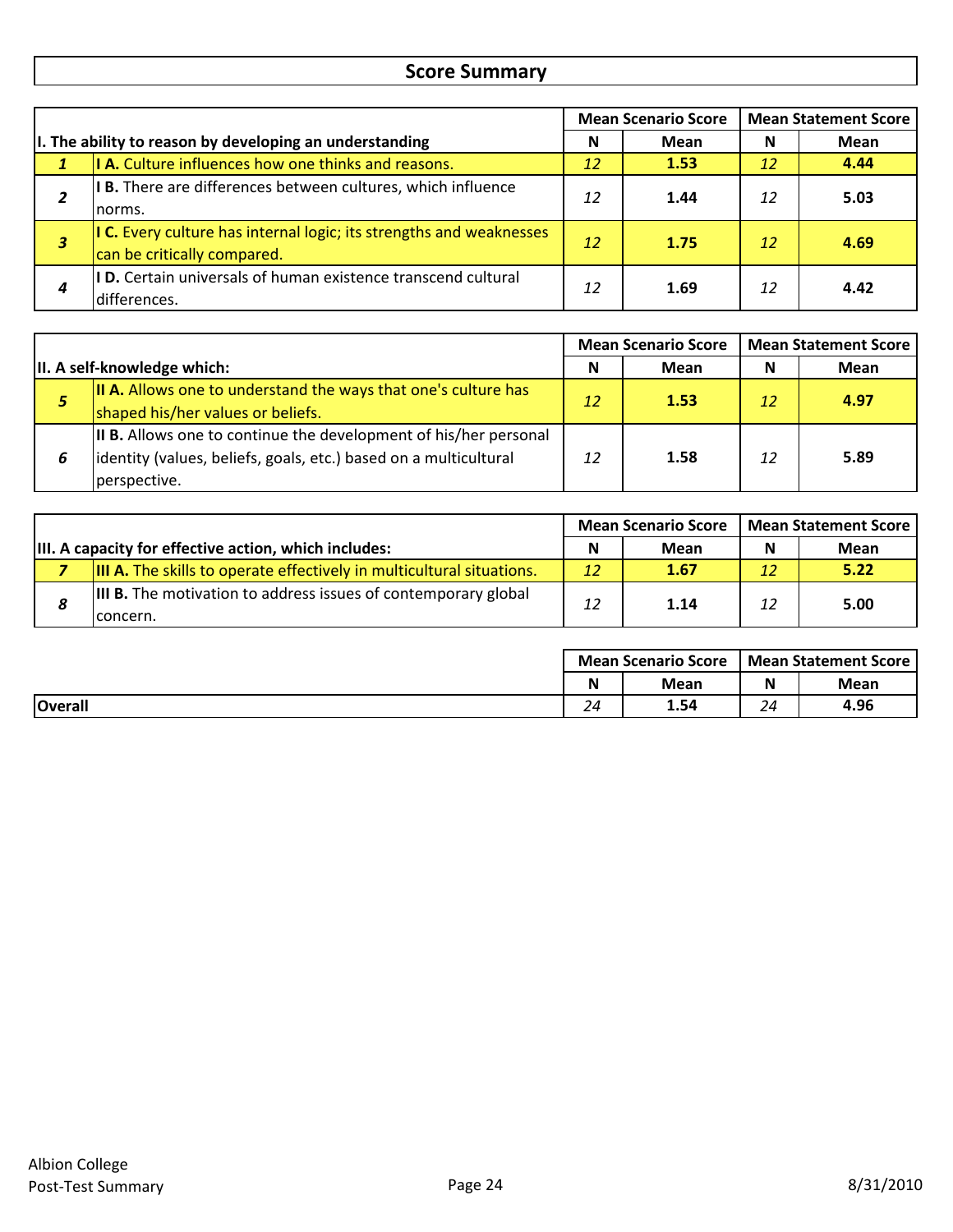#### **Appendix A**

| 46. Have you corresponded with anyone from your off-campus site since you returned? |  |
|-------------------------------------------------------------------------------------|--|
| If yes, how often do you correspond (specify the number of times)?                  |  |
|                                                                                     |  |

| ", yes, now orien as you correspond (specify the number of thirds). |  |
|---------------------------------------------------------------------|--|
| Response                                                            |  |
|                                                                     |  |
|                                                                     |  |
| 10                                                                  |  |
|                                                                     |  |
|                                                                     |  |